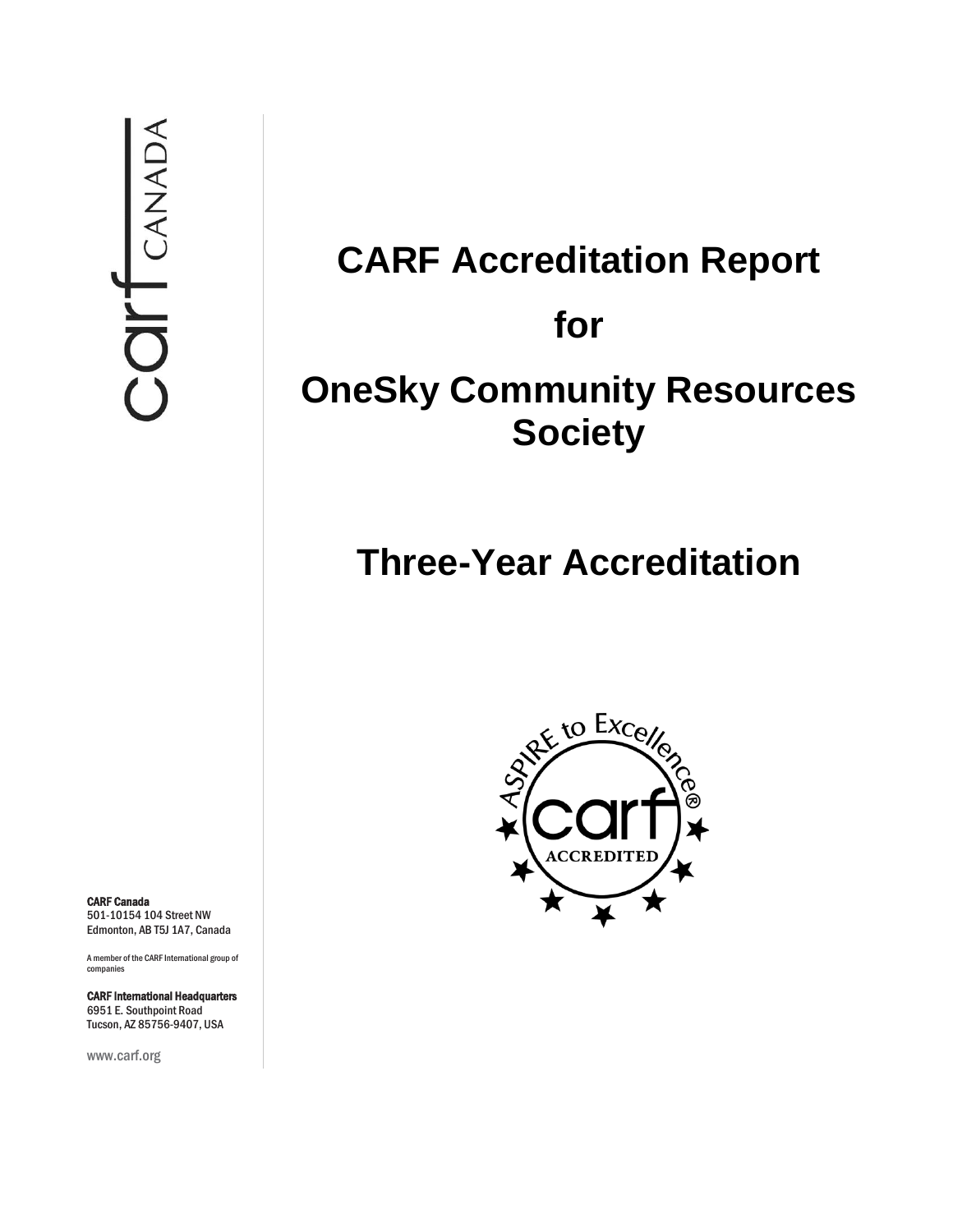# **Contents**

[Executive Summary](#page-3-0) [Survey Details](#page-4-0) **[Survey Participants](#page-4-1) [Survey Activities](#page-5-0)** [Program\(s\)/Service\(s\) Surveyed](#page-5-1) [Representations and Constraints](#page-6-0) **[Survey Findings](#page-6-1)** [Program\(s\)/Service\(s\) by Location](#page-37-0)

# **About CARF**

CARF is an independent, non-profit accreditor of health and human services, enhancing the lives of persons served worldwide.

The accreditation process applies CARF's internationally recognized standards during a site survey conducted by peer surveyors. Accreditation, however, is an ongoing process that distinguishes a provider's service delivery and signals to the public that the provider is committed to continuous performance improvement, responsive to feedback, and accountable to the community and its other stakeholders.

CARF accreditation promotes providers' demonstration of value and Quality Across the Lifespan® of millions of persons served through application of rigorous organizational and program standards organized around the ASPIRE to Excellence® continuous quality improvement framework. CARF accreditation has been the recognized benchmark of quality health and human services for more than 50 years.

For more information or to contact CARF, please visit [www.carf.org/contact-us.](http://www.carf.org/contact-us)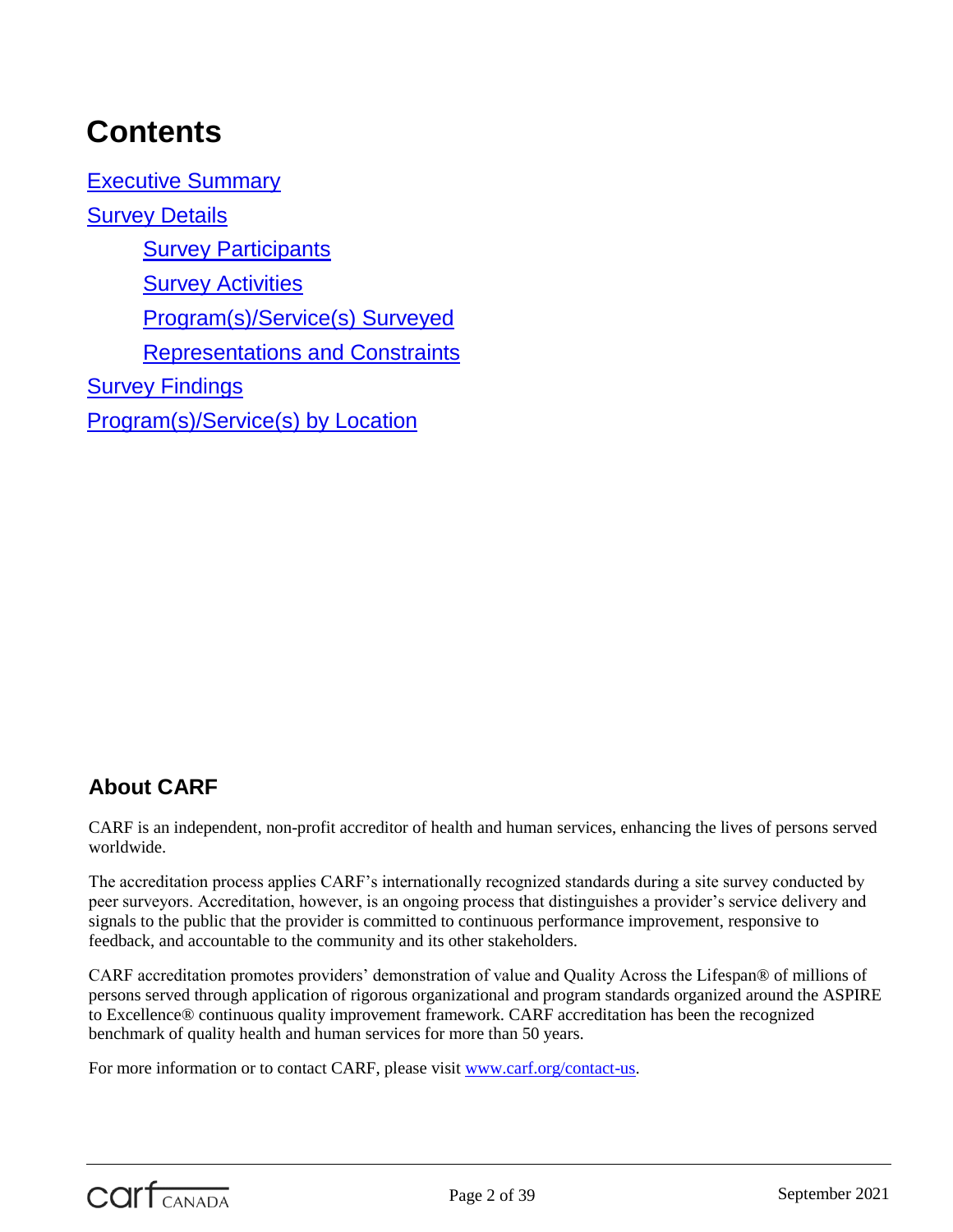# **Organization**

OneSky Community Resources Society 330 Ellis Street Penticton BC V2A 4L7 CANADA

# **Organizational Leadership**

Tanya Behardien, Executive Director

#### **Survey Number**

131695

# **Survey Date(s)**

June 23, 2021–June 25, 2021

# **Surveyor(s)**

Camille Lagueux, Administrative Paul Sankey, Program Marielande Emile, LCSW, Program John Thornburn, MA, Program Sean Hannon, Program

# **Program(s)/Service(s) Surveyed**

Community Integration Home and Community Services Personal Supports Services Supported Living Child/Youth Day Care (Children and Adolescents) Counselling/Outpatient (Children and Adolescents) Diversion/Intervention (Children and Adolescents) Early Childhood Development (Children and Adolescents) Foster Family and Kinship Care (Children and Adolescents) Intensive Family-Based Services (Children and Adolescents) Promotion/Prevention (Children and Adolescents) Residential Treatment (Children and Adolescents) *Governance Standards Applied*

# **Previous Survey**

June 7, 2017–June 9, 2017 Three-Year Accreditation

# **Accreditation Decision**

**Three-Year Accreditation Expiration: June 30, 2023**

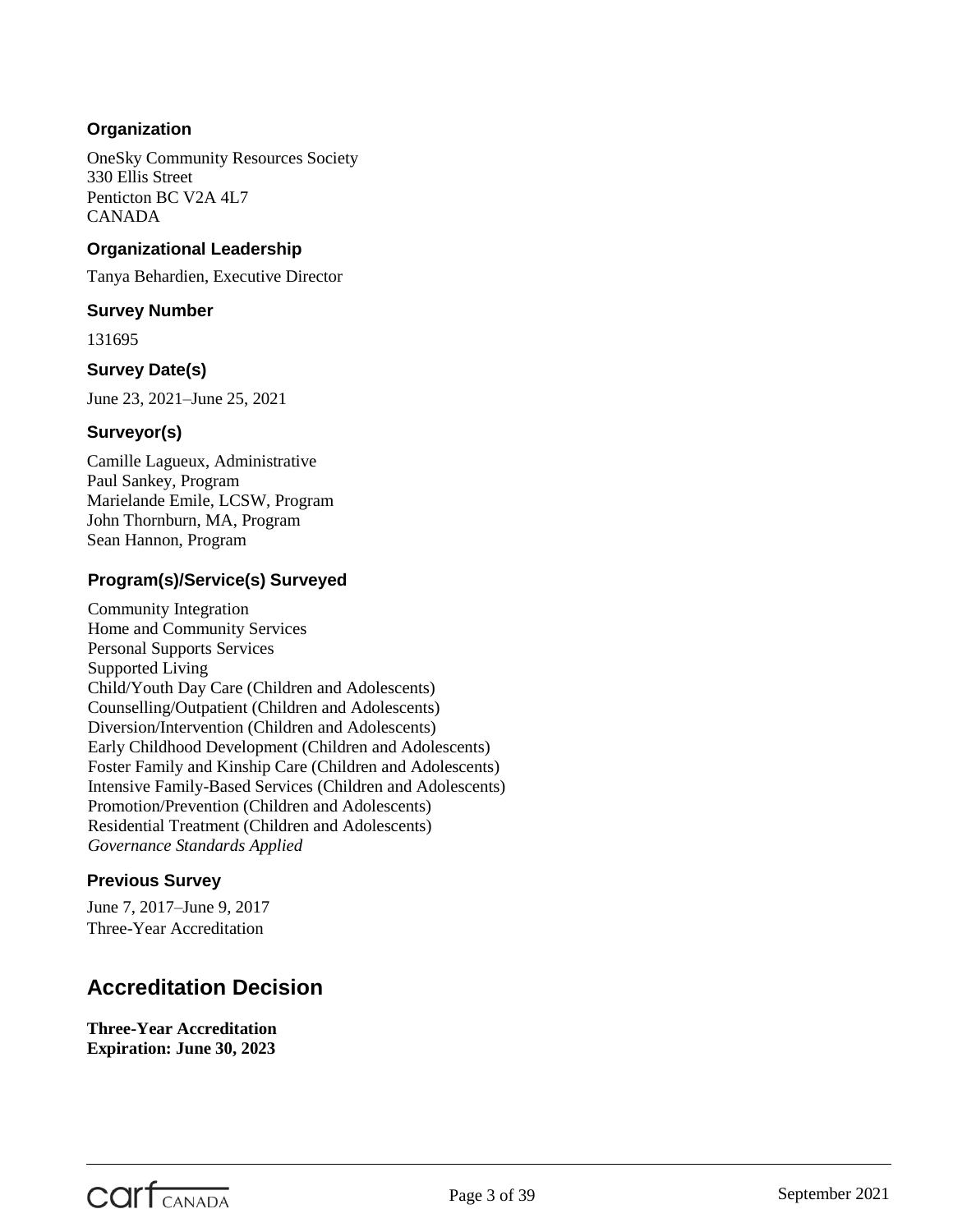# <span id="page-3-0"></span>**Executive Summary**

This report contains the findings of CARF's site survey of OneSky Community Resources Society conducted June 23, 2021–June 25, 2021. This report includes the following information:

- Documentation of the accreditation decision and the basis for the decision as determined by CARF's consideration of the survey findings.
- Identification of the specific program(s)/service(s) and location(s) to which this accreditation decision applies.
- Identification of the CARF surveyor(s) who conducted the survey and an overview of the CARF survey process and how conformance to the standards was determined.
- **Feedback on the organization's strengths and recognition of any areas where the organization demonstrated** exemplary conformance to the standards.
- Documentation of the specific sections of the CARF standards that were applied on the survey.
- Recommendations for improvement in any areas where the organization did not meet the minimum requirements to demonstrate full conformance to the standards.
- Any consultative suggestions documented by the surveyor(s) to help the organization improve its program(s)/service(s) and business operations.

# **Accreditation Decision**

On balance, OneSky Community Resources Society demonstrated substantial conformance to the standards. OneSky has built a strong, positive reputation over the last 50 years in the many communities of the southern Okanagan it serves for the wide array of flexible, individualized services it provides to children, youth, and adults. The services include community integration, supported living, personal supports services, home and community services, child/youth day care, counselling/outpatient, diversion/intervention, early childhood development, intensive familybased services, promotion/prevention, foster family and kinship care, and residential treatment. Participants and their families appear to be greatly benefiting from the services they receive. Among the organization's many strengths are its actively engaged board, a highly capable leadership team, personnel at all levels who are dedicated to their work in support of the participants and their families, its open communication practices, its culture of continuous quality improvement, and its attentiveness and responsiveness to the ongoing and emergent needs of the communities served. OneSky nimbly, creatively, and effectively responded to the COVID-19 pandemic to enable service continuity and to safeguard the participants and staff members. Participants, their families, referral sources, funders, and other stakeholders expressed a high level of satisfaction with and appreciation for the organization and its services and staff members. Opportunities for improvement are scattered throughout the standards sections. They include the conduct of documented reviews of contract performance at least annually, the implementation of certain written safety procedures, the consistent availability of written emergency procedures in vehicles used to transport participants, the implementation of certain practices and written procedures in the area of workforce development and management, the implementation of a technology and system plan and several related procedures, the documented conduct of a test of the procedures for business continuity/disaster recovery at least annually, the communication of rights to the participants at least annually, and the comprehensiveness of the performance measurement and management plan. Opportunities for improvement also include the implementation, comprehensiveness, or consistency of a number of policies, written procedures, processes, plans, and other documentation in the areas of program/service structure, screening and access to services, medication, transition/discharge, records of the participant, and child/youth day care. The receptivity of the leadership and staff members to the consultation and other feedback provided during this survey instills confidence that OneSky possesses the willingness and capacity to bring it into full conformance to the standards.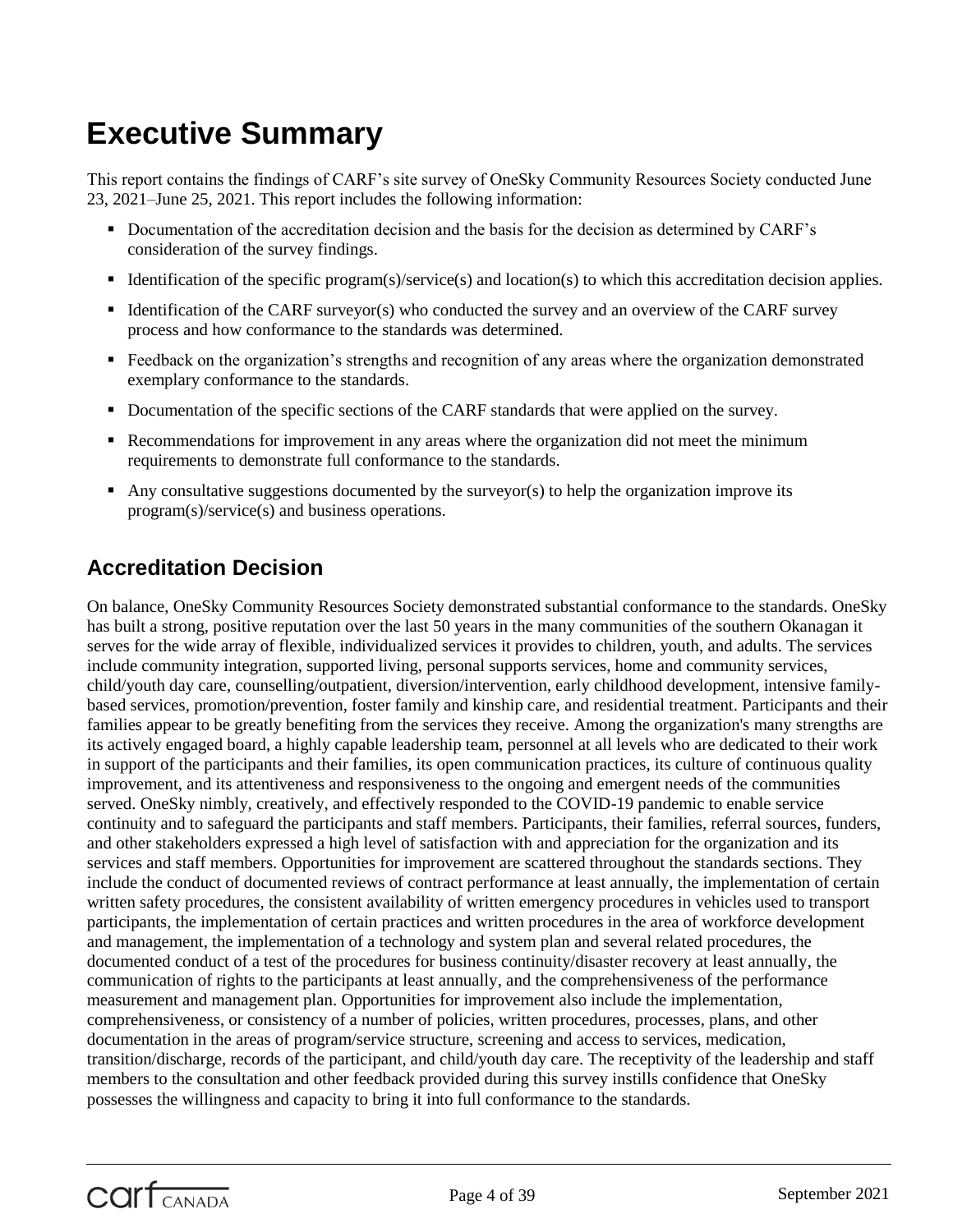OneSky Community Resources Society appears likely to maintain and/or improve its current method of operation and demonstrates a commitment to ongoing quality improvement. OneSky Community Resources Society is required to submit a post-survey Quality Improvement Plan (QIP) to CARF that addresses all recommendations identified in this report.

**OneSky Community Resources Society has earned a Three-Year Accreditation.** The leadership team and staff are complimented and congratulated for this achievement. In order to maintain this accreditation, throughout the term of accreditation, the organization is required to:

- Submit annual reporting documents and other required information to CARF, as detailed in the Accreditation Policies and Procedures section in the standards manual.
- Maintain ongoing conformance to CARF's standards, satisfy all accreditation conditions, and comply with all accreditation policies and procedures, as they are published and made effective by CARF.

# <span id="page-4-0"></span>**Survey Details**

# <span id="page-4-1"></span>**Survey Participants**

The survey of OneSky Community Resources Society was conducted by the following CARF surveyor(s):

- Camille Lagueux, Administrative
- Paul Sankey, Program
- Marielande Emile, LCSW, Program
- John Thornburn, MA, Program
- Sean Hannon, Program

CARF considers the involvement of persons served to be vital to the survey process. As part of the accreditation survey for all organizations, CARF surveyors interact with and conduct direct, confidential interviews with consenting current and former persons served in the program(s)/service(s) for which the organization is seeking accreditation. In addition, as applicable and available, interviews may be conducted with family members and/or representatives of the persons served such as guardians, advocates, or members of their support system.

Interviews are also conducted with individuals associated with the organization, as applicable, which may include:

- The organization's leadership, such as board members, executives, owners, and managers.
- Business unit resources, such as finance and human resources.
- **Personnel who serve and directly interact with persons served in the program(s)/service(s) for which the** organization is seeking accreditation.
- Other stakeholders, such as referral sources, payers, insurers, and fiscal intermediaries.
- Community constituents and governmental representatives.

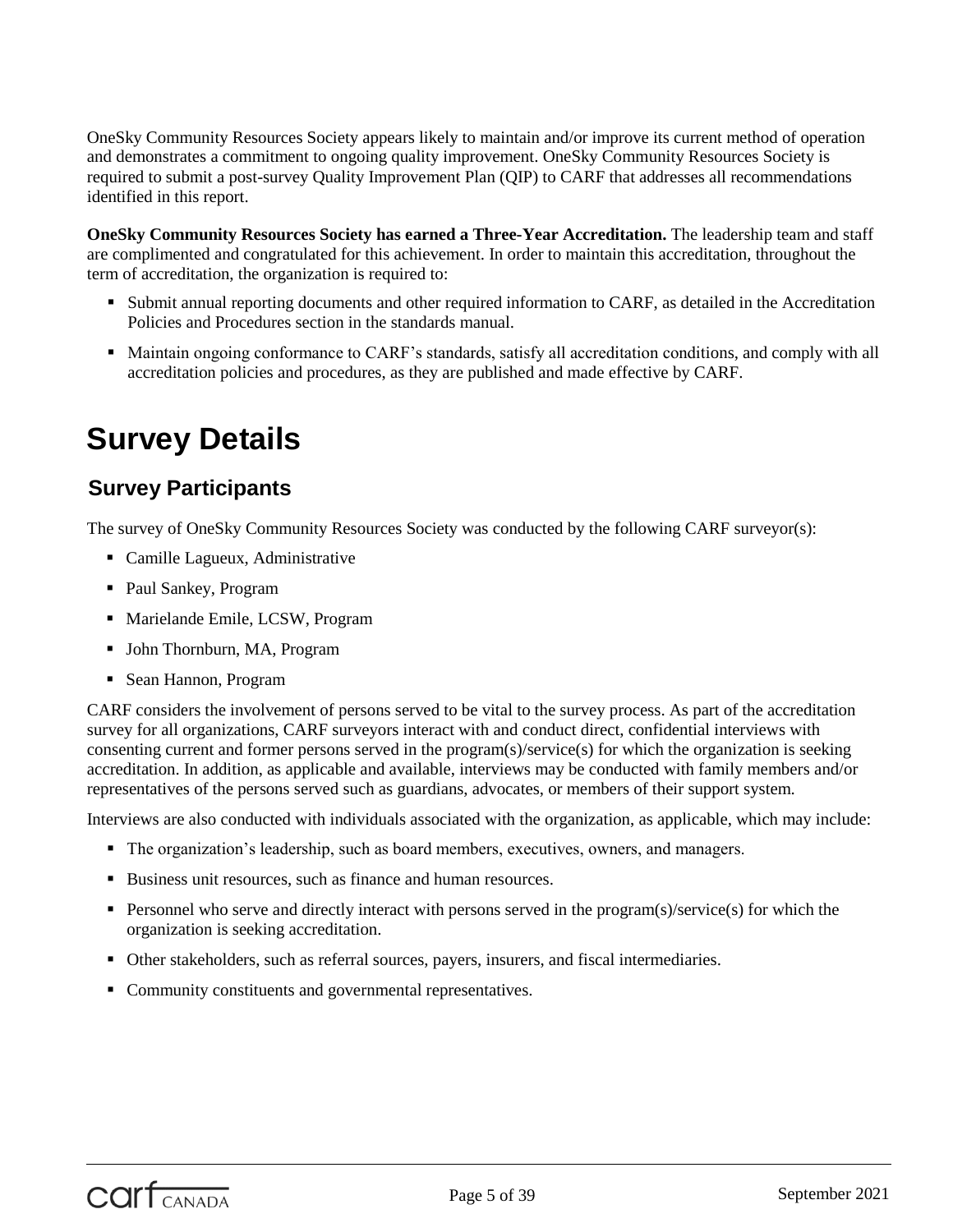# <span id="page-5-0"></span>**Survey Activities**

Achieving CARF accreditation involves demonstrating conformance to the applicable CARF standards, evidenced through observable practices, verifiable results over time, and comprehensive supporting documentation. The survey of OneSky Community Resources Society and its program(s)/service(s) consisted of the following activities:

- Confidential interviews and direct interactions, as outlined in the previous section.
- Direct observation of the organization's operations and service delivery practices.
- Observation of the organization's location(s) where services are delivered.
- Review of organizational documents, which may include policies; plans; written procedures; promotional materials; governing documents, such as articles of incorporation and bylaws; financial statements; and other documents necessary to determine conformance to standards.
- Review of documents related to program/service design, delivery, outcomes, and improvement, such as program descriptions, records of services provided, documentation of reviews of program resources and services conducted, and program evaluations.
- Review of records of current and former persons served.

# <span id="page-5-1"></span>**Program(s)/Service(s) Surveyed**

The survey addressed by this report is specific to the following program(s)/service(s):

- Community Integration
- Home and Community Services
- Personal Supports Services
- Supported Living
- Child/Youth Day Care (Children and Adolescents)
- Counselling/Outpatient (Children and Adolescents)
- Diversion/Intervention (Children and Adolescents)
- Early Childhood Development (Children and Adolescents)
- Foster Family and Kinship Care (Children and Adolescents)
- Intensive Family-Based Services (Children and Adolescents)
- Promotion/Prevention (Children and Adolescents)
- Residential Treatment (Children and Adolescents)
- *Governance Standards Applied*

A list of the organization's accredited program(s)/service(s) by location is included at the end of this report.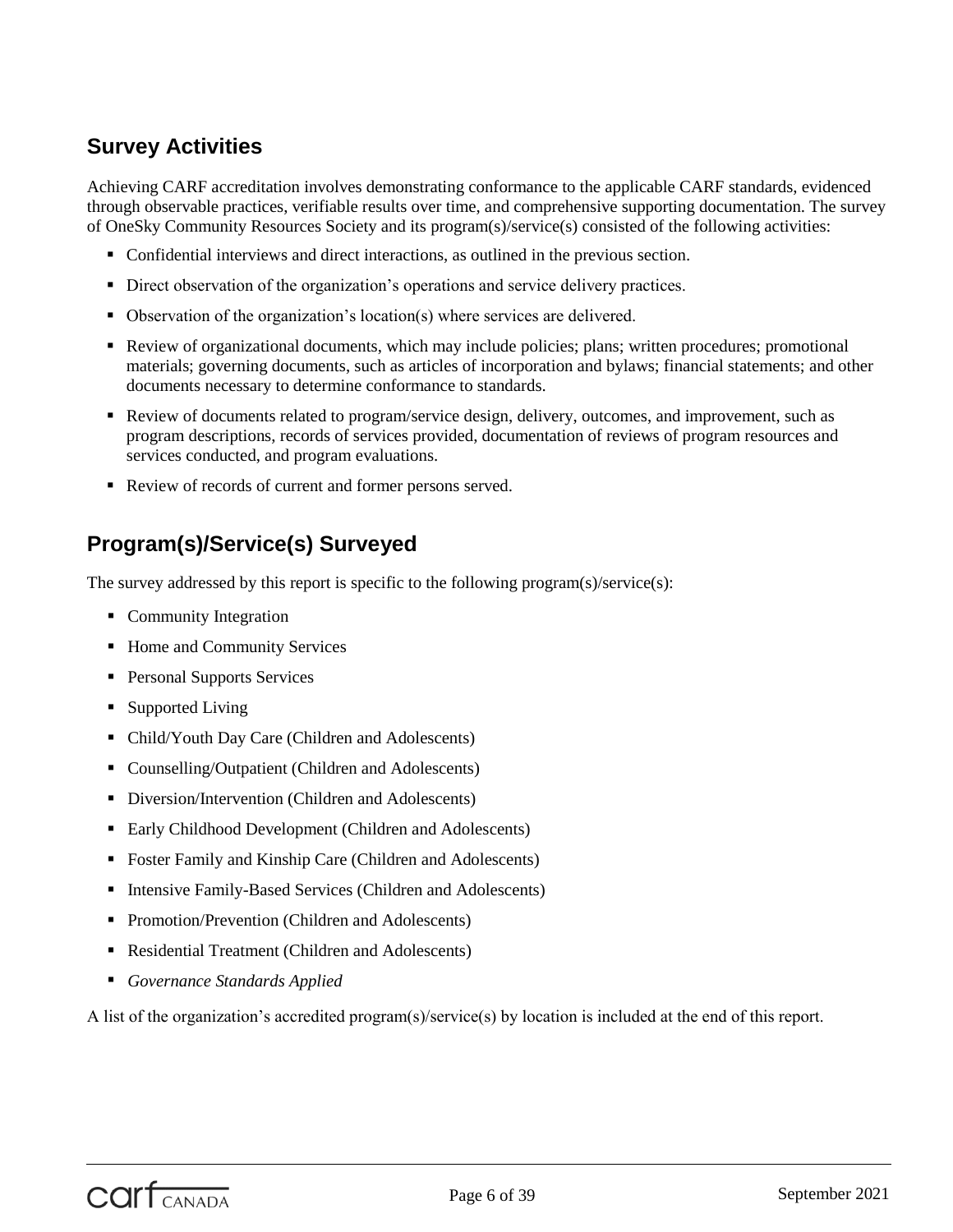# <span id="page-6-0"></span>**Representations and Constraints**

The accreditation decision and survey findings contained in this report are based on an on-balance consideration of the information obtained by the surveyor(s) during the site survey. Any information that was unavailable, not presented, or outside the scope of the survey was not considered and, had it been considered, may have affected the contents of this report. If at any time CARF subsequently learns or has reason to believe that the organization did not participate in the accreditation process in good faith or that any information presented was not accurate, truthful, or complete, CARF may modify the accreditation decision, up to and including revocation of accreditation.

# <span id="page-6-1"></span>**Survey Findings**

This report provides a summary of the organization's strengths and identifies the sections of the CARF standards that were applied on the survey and the findings in each area. In conjunction with its evaluation of conformance to the specific program/service standards, CARF assessed conformance to its business practice standards, referred to as Section 1. ASPIRE to Excellence, which are designed to support the delivery of the program(s)/service(s) within a sound business operating framework to promote long-term success.

The specific standards applied from each section vary based on a variety of factors, including, but not limited to, the scope(s) of the program(s)/service(s), population(s) served, location(s), methods of service delivery, and survey type. Information about the specific standards applied on each survey is included in the standards manual and other instructions that may be provided by CARF.

# **Areas of Strength**

CARF found that OneSky Community Resources Society demonstrated the following strengths:

- OneSky has an excellent, well-deserved reputation for providing quality services that reflect the changing needs of the communities it serves. This is reflected in the many tributes paid to the organization by funders and referral sources, including descriptions of it as "wonderful," "professional," "able to think outside of the box to problem solve," and "taking services to where the participants live." Funders and referral sources also characterized the leadership as being "seasoned," "well respected in the communities," and "providing excellent communication."
- OneSky is complimented for immediately and intentionally taking the steps necessary to ensure that services were maintained for the participants during the COVID-19 pandemic. The organization's main site remained open by appointment, and its programs developed innovative ways to meet the participants' needs. No services were cancelled, and services were modified as needed to ensure the safety of the personnel and participants. Some examples of OneSky's creativity include shifting in-person training opportunities for families to an online format and keeping the toy lending library open by arranging for the pickup of resources via a drivethrough arrangement. It is particularly noteworthy that the health and safety protocols staff members maintained during the pandemic led to a reduction in total sick days across the organization's programs in 2020 compared to previous years, a feat that required the commitment of all parties.
- The executive director and leadership team are supported by a strong, dedicated board that is representative of the communities served. Board members bring experience, knowledge, and skills to the work they do for the organization. Clearly defined polices delineate the board's governance role from the organization's operations. The board is commended for the steps it is taking with respect to the provision of ongoing training and education related to recommendations in action steps of the report of the Truth and Reconciliation Commission of Canada.

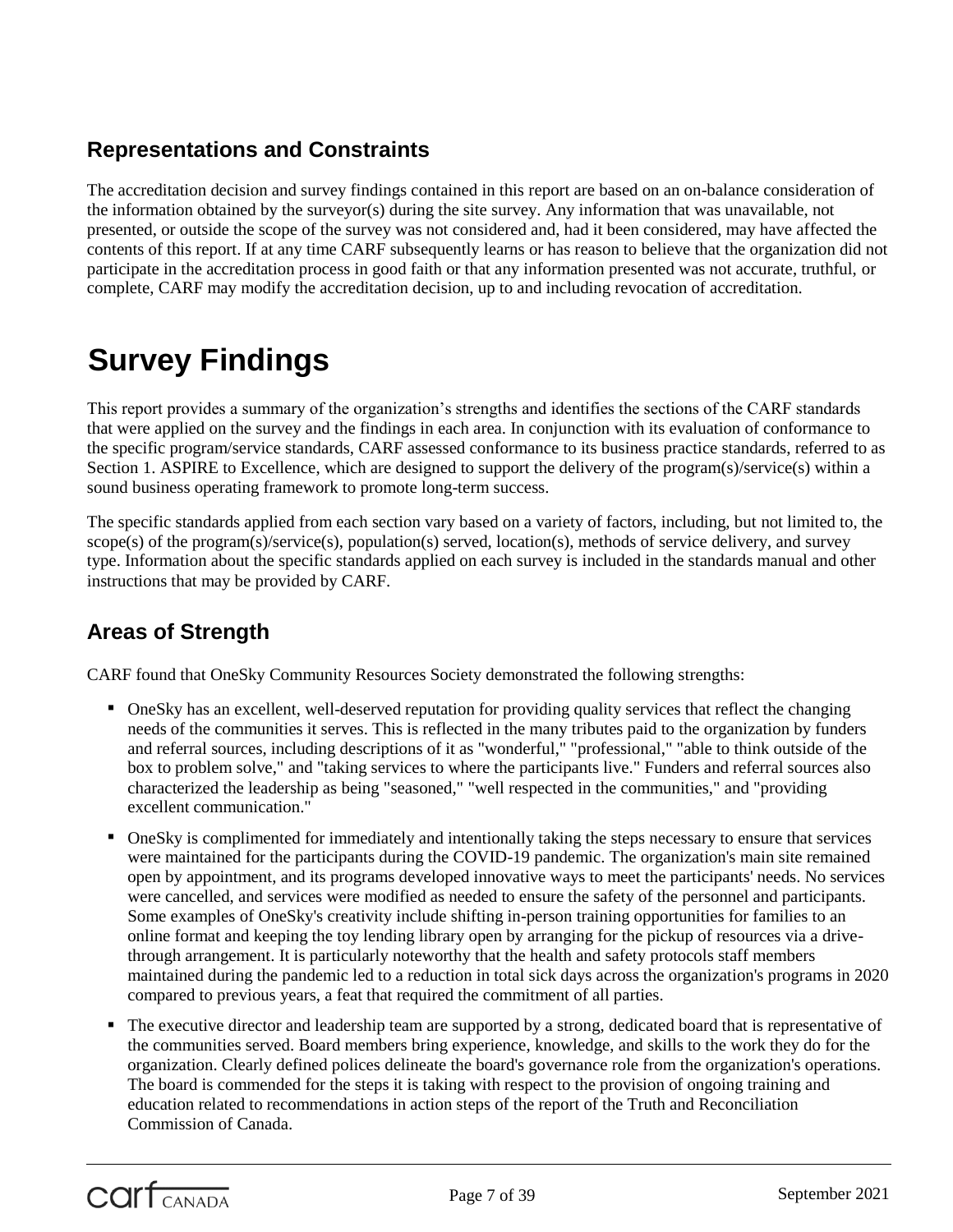- OneSky's leadership team truly lives the organization's mission: "We champion and support individuals to reach their full potential by providing quality supports and services that meet identified needs." Members of the senior leadership team display a genuine synergy. Over the past few years the team has continued to grow, adding members whose experience and capacity benefit the organization. The organization is complimented for this achievement and for its ongoing efforts to recruit and retain quality, talented personnel.
- The professionalism, knowledge, and openness to suggestions of the organization's staff members promotes the delivery of optimal services that meet participants' needs. Staff members' strong collaboration with community partners is an additional strength that accrues to the organization's effectiveness and reputation.
- OneSky provides accessible inclusion programming that is customized to meet the needs of each participant. To further enhance accessibility to the community, the organization is moving its inclusion program to a central Penticton location that will be well equipped to accommodate participants with a wide range and variety of needs and goals.
- It is evident that OneSky prioritizes open communication at all levels. The senior leadership team meets daily via virtual format during the pandemic to share information. Directors then pass information stemming from the meeting to the team leaders, who relay it to the frontline personnel. Minutes from the town hall meetings held during the pandemic include testimonials from frontline personnel expressing appreciation for always being in the know regarding organizational decisions and changes.
- The COVID-19 pandemic has provided additional opportunities for OneSky to expand its use of technology to connect with and offer services to participants who live in the more remote communities served by the organization as well as those with transportation barriers. The organization's website is attractive and informational. Its use of Facebook and other social media platforms ensures that participants have up-to-date information regarding programs, pandemic restrictions, and information. Annual reports and newsletters have also been posted on the website.
- The organization prioritizes the health and wellness of the participants and staff members. For example, it increased health and wellness days to support staff members during this challenging pandemic year by giving back to the team that supports the participants.
- OneSky excels at delivering an array of well-tailored, high-calibre services to participants living in the community in a range of settings, including supported living arrangements and home-based services. The organization's supports, interventions, and activities are based on the needs and preferences of the participants and their families. Personnel in the residential treatment program appear to have a good working knowledge of each participant. The many resources they access enhance the support and care provided to participants. The organization's inviting, home-like programming areas take into consideration the participants' unique cultural and spiritual/faith-based needs.
- The organization has developed an effective, person-centred model for participants who require in-home supports. Staff members in these arrangements are well trained and committed to provide individualized services. Although service provision sometimes involves complex interventions, staff members demonstrate dedication, competence, and compassion in providing services to participants with the greatest levels of need.
- OneSky's intensive family-based services are provided by compassionate, competent, and enthusiastic staff members who demonstrate a sincere interest in and respect for the participants. Staff members' employment longevity reflects their commitment to and support of the organization and its philosophy.
- The longstanding Supported Child Development program has effectively worked to build a centralized service-delivery hub for families with children with special needs. Program staff members indicated that they enjoy the daily energy and innovative activities that go into creating and sustaining a thriving program. Community consultants provide a bridge to help participants' families access the services they need to create holistic, integrated, community-based lives.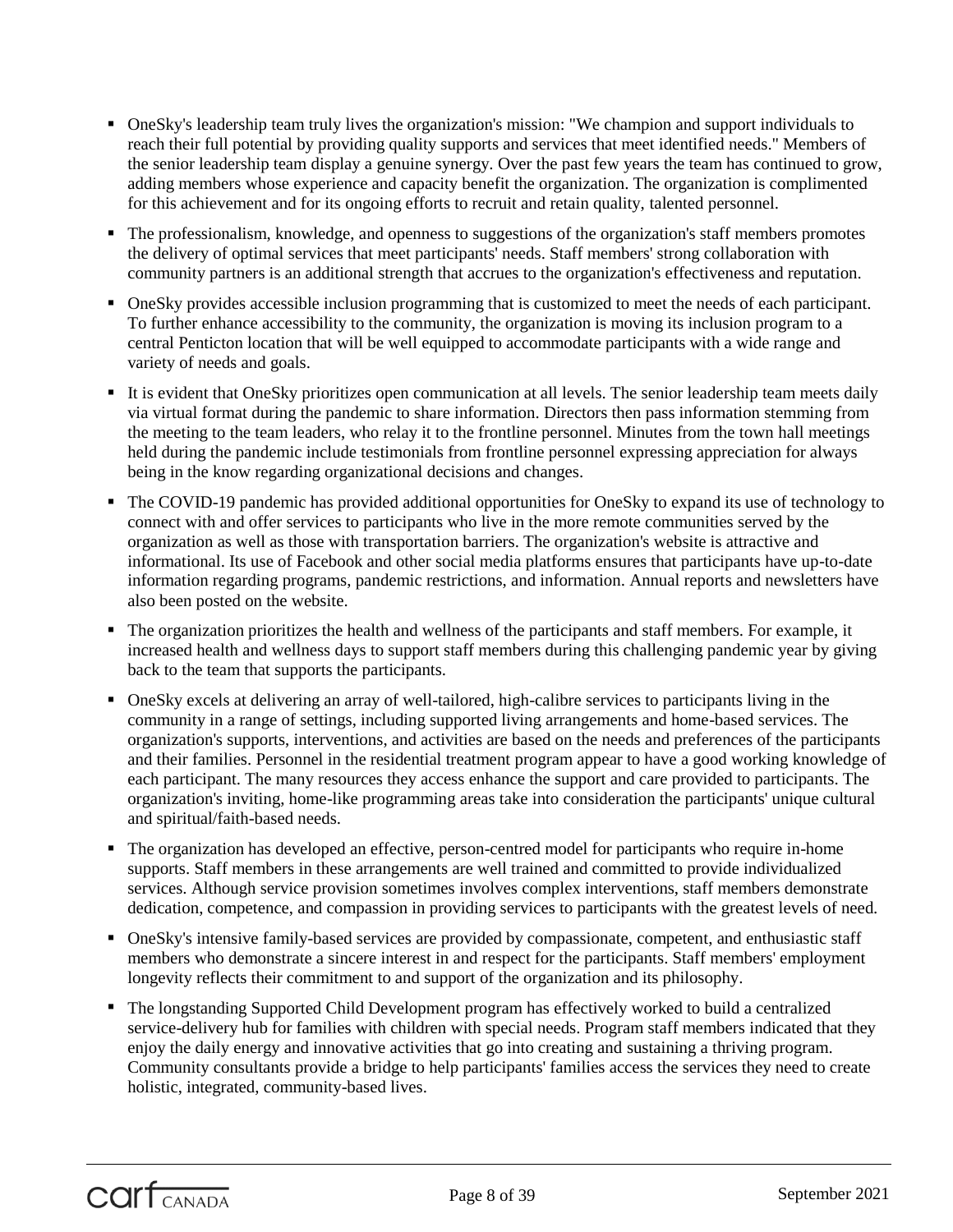- OneSky's child/youth day care programs are in the process of transitioning to a more universal, play-based model founded in evidence-based principles that uses art and natural, child-directed play. The programs manage their waitlists with professionalism and care. They actively communicate with families in need of program services with grace and compassion at a time when exceptional day care is very limited in the region. The strong community-based partnerships the programs develop with schools, parents, and other entities foster environments in which participants thrive as well as a sense of family and community. Parents expressed deep appreciation for staff members' dedication and skills. They indicated that they feel safe leaving their children in the organization's care and trust that they will be well cared for. OneSky supports staff members to place their own children in the day care programs, which further demonstrates the organization's commitment to the participants' families and the community. As the saying goes, it takes a village to raise a child, and OneSky does just that. The working atmosphere of the child/youth day care programs, which is one of open, supportive communication among managers, site leaders, and staff members, is such that staff members stay with the organization for many years. Staff members expressed that they feel highly comfortable with the feedback, support, and effective conflict resolution that are ongoing in the team setting.
- OneSky helped design and build a state-of-the-art childcare facility called Little Learners Academy, which is the flagship of the day care program. Through this experience the organization has developed expertise needed to collaborate on another new building in the Penticton region.
- OneSky's counselling programs promote the development of a trusting relationship among participants and their therapists. Participants stated that the therapists are accessible, friendly, and helpful in providing tools that help them learn coping strategies. Resources are provided in environments that facilitate the development of warm, safe therapeutic relationships. Furthermore, team leadership demonstrates a dedication to provide accessible services to families in need and to effectively advocate with funders on their behalf.
- The Diversion/Intervention program is committed to support the participants to stay connected and engaged in school. Services are delivered by a team with specialized knowledge of the various theories and approaches to educational support and behavioural health services. Team members continually establish community partnerships with other agencies and stakeholders for the purpose of coordinating education and fostering academic success for the participants.
- Staff members in the Promotion/Prevention program consistently expressed commitment and enthusiasm when describing their experiences and appreciation for the opportunities they have to assist the participants. For example, they make educational resources available to participants on a check-out basis to foster early education for participants aged birth to six years and their parents. It is evident that OneSky is committed to serve the community from the cradle onward.
- Family members were effusive in their praise of OneSky, using terms such as "spectacular" and "outstanding" to describe the organization.

# **Opportunities for Quality Improvement**

The CARF survey process identifies opportunities for continuous improvement, a core concept of "aspiring to excellence." This section of the report lists the sections of the CARF standards that were applied on the survey, including a description of the business practice area and/or the specific program(s)/service(s) surveyed and a summary of the key areas addressed in that section of the standards.

In this section of the report, a recommendation identifies any standard for which CARF determined that the organization did not meet the minimum requirements to demonstrate full conformance. All recommendations must be addressed in a QIP submitted to CARF.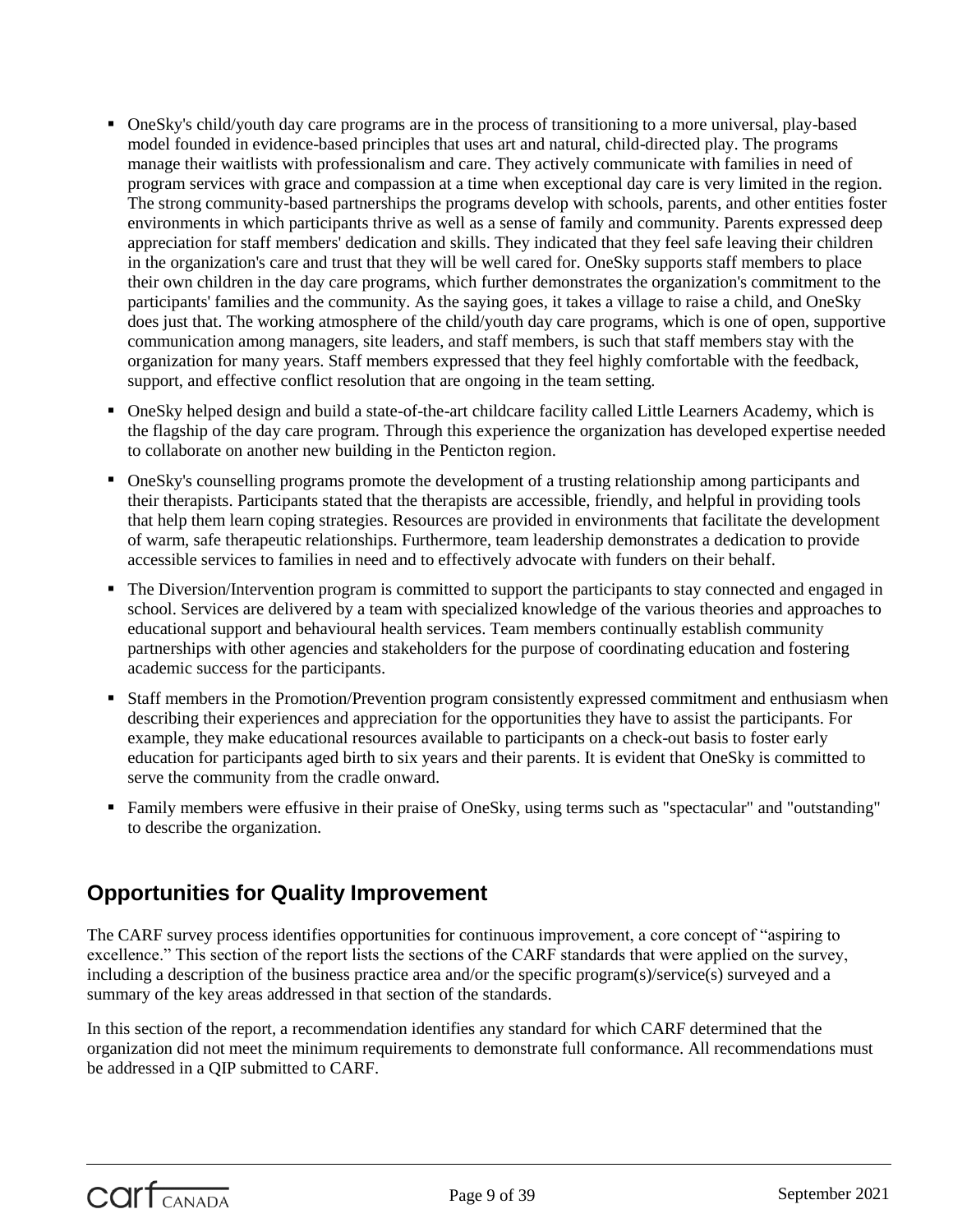In addition, consultation may be provided for areas of or specific standards where the surveyor(s) documented suggestions that the organization may consider to improve its business or service delivery practices. Note that consultation may be offered for areas of specific standards that do not have any recommendations. Such consultation does not indicate non-conformance to the standards; it is intended to offer ideas that the organization might find helpful in its ongoing quality improvement efforts. The organization is not required to address consultation.

When CARF surveyors visit an organization, their role is that of independent peer reviewers, and their goal is not only to gather and assess information to determine conformance to the standards, but also to engage in relevant and meaningful consultative dialogue. Not all consultation or suggestions discussed during the survey are noted in this report. The organization is encouraged to review any notes made during the survey and consider the consultation or suggestions that were discussed.

During the process of preparing for a CARF accreditation survey, an organization may conduct a detailed selfassessment and engage in deliberations and discussions within the organization as well as with external stakeholders as it considers ways to implement and use the standards to guide its quality improvement efforts. The organization is encouraged to review these discussions and deliberations as it considers ways to implement innovative changes and further advance its business and service delivery practices.

# **Section 1. ASPIRE to Excellence®**

# **1.A. Leadership**

# **Description**

CARF-accredited organizations identify leadership that embraces the values of accountability and responsibility to the individual organization's stated mission. The leadership demonstrates corporate social responsibility.

# **Key Areas Addressed**

- Leadership structure and responsibilities
- Person-centred philosophy
- Organizational guidance
- Leadership accessibility
- Cultural competency and diversity
- Corporate responsibility
- Organizational fundraising, if applicable

# **Recommendations**

There are no recommendations in this area.

# **1.B. Governance (Optional)**

# **Description**

The governing board should provide effective and ethical governance leadership on behalf of its owners'/stakeholders' interest to ensure that the organization focuses on its purpose and outcomes for persons served, resulting in the organization's long-term success and stability. The board is responsible for ensuring that the organization is managed effectively, efficiently, and ethically by the organization's executive leadership through defined governance accountability mechanisms. These mechanisms include, but are not limited to, an adopted governance framework defined by written governance policies and demonstrated practices; active and timely review of organizational performance and that of the executive leadership; and the demarcation of duties between the board

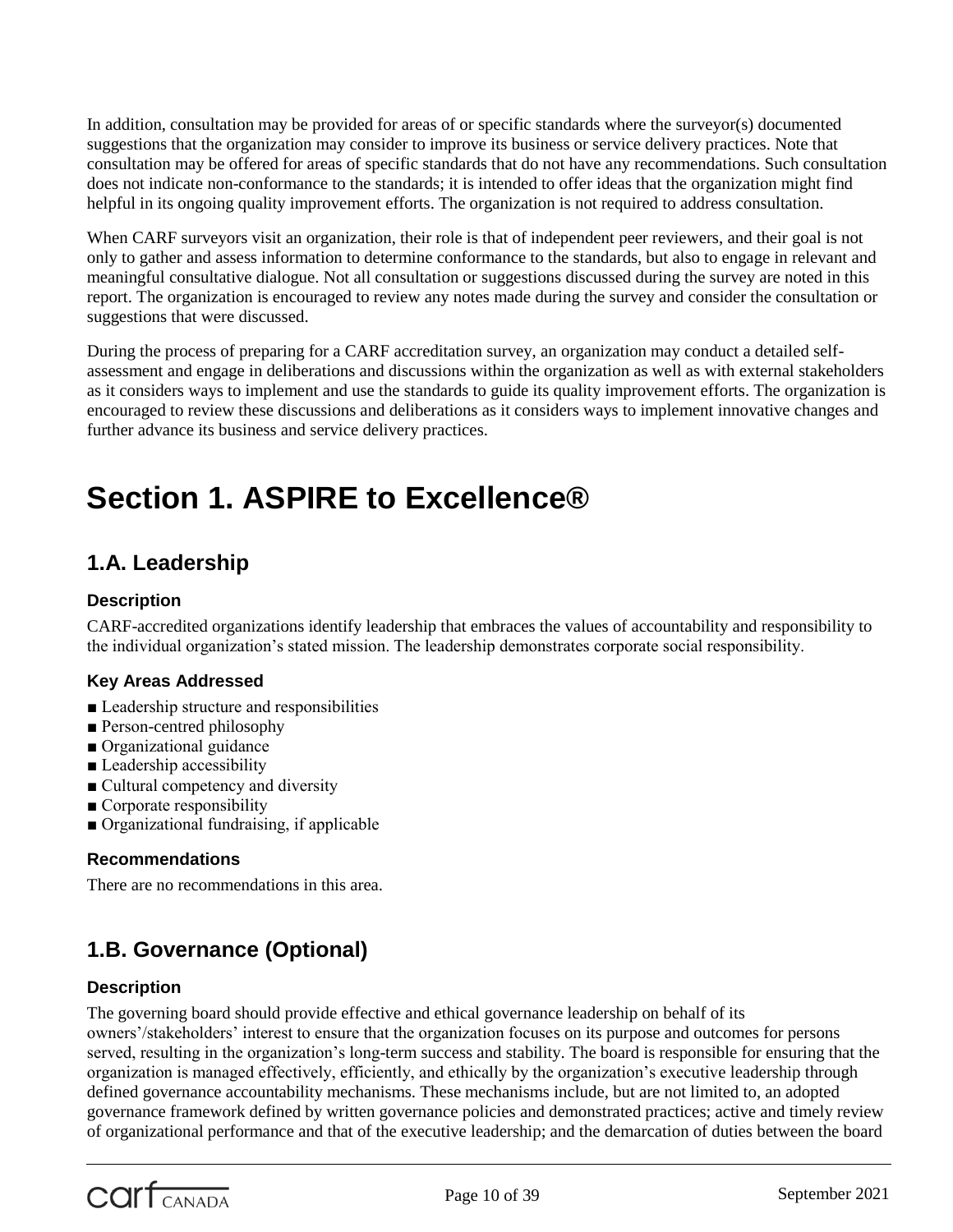and executive leadership to ensure that organizational strategies, plans, decisions, and actions are delegated to the resource that would best advance the interests and performance of the organization over the long term and manage the organization's inherent risks. The board has additional responsibilities under the domain of public trust, and as such, it understands its corporate responsibility to the organization's employees, providers, suppliers, and the communities it serves.

# **Key Areas Addressed**

- Ethical, active, and accountable governance
- Board selection, orientation, development, leadership, structure, and performance
- Linkage between governance and executive leadership
- Board meetings and committee work
- Executive leadership development, evaluation, and compensation

# **Recommendations**

There are no recommendations in this area.

# **1.C. Strategic Planning**

# **Description**

CARF-accredited organizations establish a foundation for success through strategic planning focused on taking advantage of strengths and opportunities and addressing weaknesses and threats.

# **Key Areas Addressed**

- Environmental considerations
- Strategic plan development, implementation, and periodic review

# **Recommendations**

There are no recommendations in this area.

# **1.D. Input from Persons Served and Other Stakeholders**

# **Description**

CARF-accredited organizations continually focus on the expectations of the persons served and other stakeholders. The standards in this subsection direct the organization's focus to soliciting, collecting, analyzing, and using input from all stakeholders to create services that meet or exceed the expectations of the persons served, the community, and other stakeholders.

# **Key Areas Addressed**

- Collection of input
- Integration of input into business practices and planning

# **Recommendations**

There are no recommendations in this area.

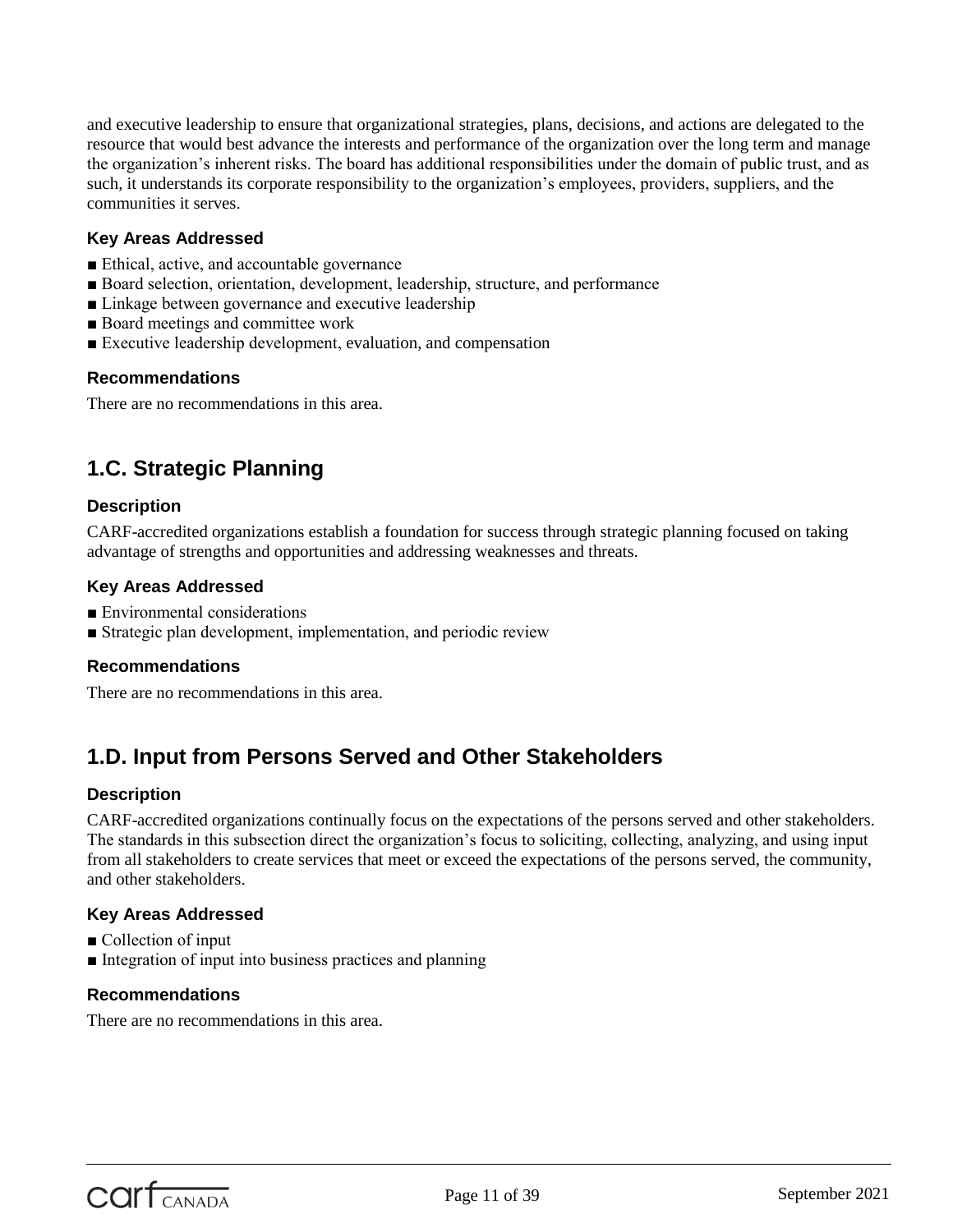# **1.E. Legal Requirements**

# **Description**

CARF-accredited organizations comply with all legal and regulatory requirements.

# **Key Areas Addressed**

- Compliance with obligations
- Response to legal action
- Confidentiality and security of records

#### **Recommendations**

There are no recommendations in this area.

# **1.F. Financial Planning and Management**

#### **Description**

CARF-accredited organizations strive to be financially responsible and solvent, conducting fiscal management in a manner that supports their mission, values, and performance objectives. Fiscal practices adhere to established accounting principles and business practices. Fiscal management covers daily operational cost management and incorporates plans for long-term solvency.

#### **Key Areas Addressed**

- Budgets
- Review of financial results and relevant factors
- Fiscal policies and procedures
- Reviews of bills for services and fee structures, if applicable
- Safeguarding funds of persons served, if applicable
- Review/audit of financial statements

#### **Recommendations**

There are no recommendations in this area.

# **1.G. Risk Management**

#### **Description**

CARF-accredited organizations engage in a coordinated set of activities designed to control threats to their people, property, income, goodwill, and ability to accomplish goals.

#### **Key Areas Addressed**

- Risk management plan implementation and periodic review
- Adequate insurance coverage
- Media relations and social media procedures
- Reviews of contract services

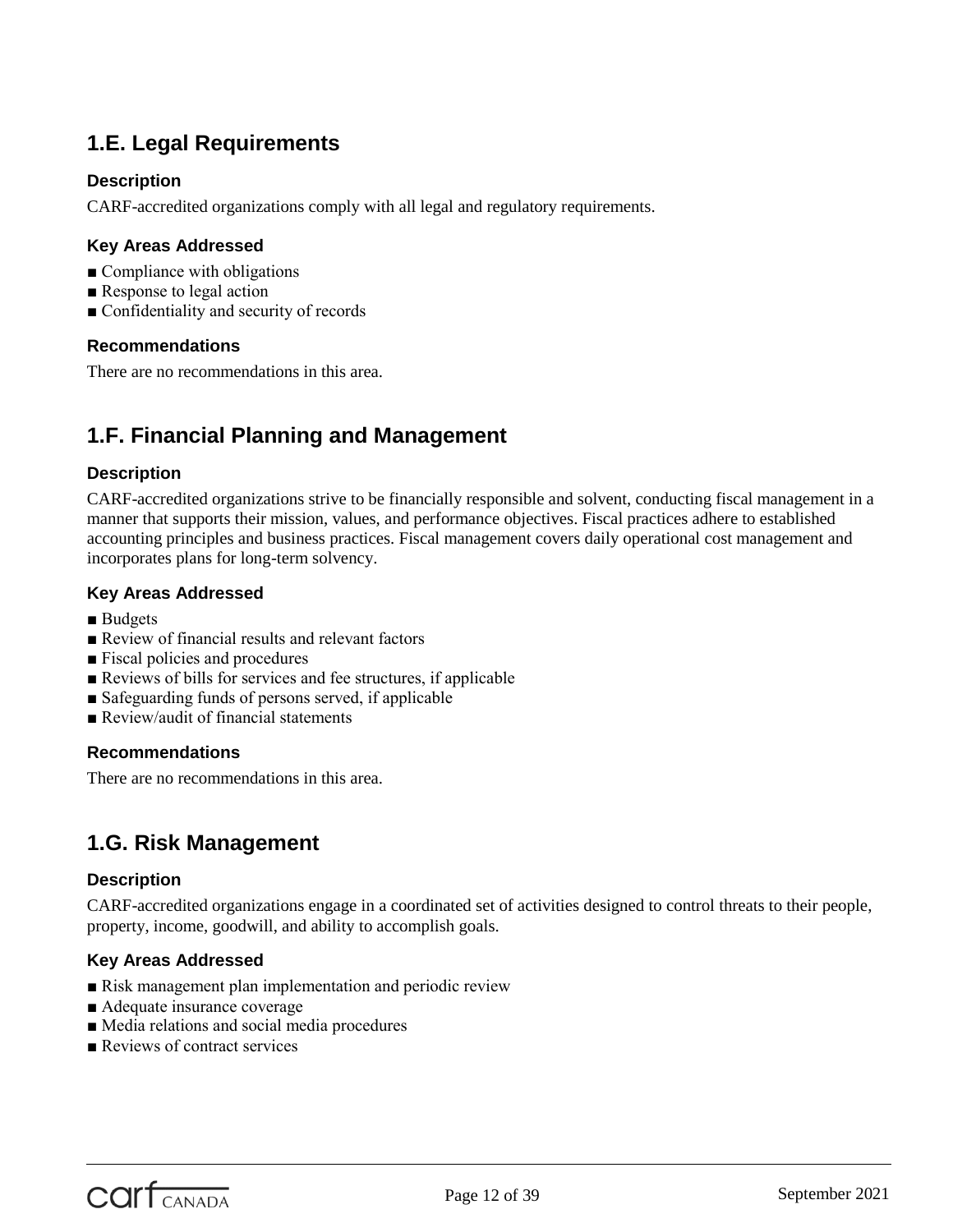# **Recommendations**

**1.G.4.a. 1.G.4.b. 1.G.4.c. 1.G.4.d.**

Some programs of OneSky are provided under contract with individuals. If any of the services delivered by the program seeking accreditation are provided under contract with another organization or individual, documented reviews of the contract services should assess performance in relation to the scope and requirements of their contracts, ensure that they follow all applicable policies and procedures of the organization, ensure that they conform to CARF standards applicable to the services they provide, and be performed at least annually.

# **1.H. Health and Safety**

# **Description**

CARF-accredited organizations maintain healthy, safe, and clean environments that support quality services and minimize risk of harm to persons served, personnel, and other stakeholders.

# **Key Areas Addressed**

- Competency-based training on safety procedures and practices
- Emergency procedures
- Access to first aid and emergency information
- Critical incidents
- Infection control
- Health and safety inspections

# **Recommendations**

**1.H.8.a.(1)**

- **1.H.8.a.(2)**
- **1.H.8.b.(1)**
- **1.H.8.b.(2)**
- **1.H.8.b.(3)**
- **1.H.8.b.(4)**

# **1.H.8.b.(5)**

As an organization that provides services in locations that are not owned/leased or controlled/operated by the organization, OneSky is urged to implement written procedures that address safety at the service delivery site for participants and personnel, including consideration of any emergency procedures that may already be in place at the service delivery site; the physical environment, including accessibility, of the service delivery site; basic needs in the event of an emergency; actions to be taken in the event of an emergency; and provisions for communication by personnel while providing services regarding decisions to continue or discontinue services.

# **1.H.13.h.**

When transportation is provided for participants, written emergency procedures should consistently be available in the vehicle(s).

# **Consultation**

 OneSky might consider maintaining safety data sheets for over-the-counter products to help ensure their proper handling, storage, and disposal.

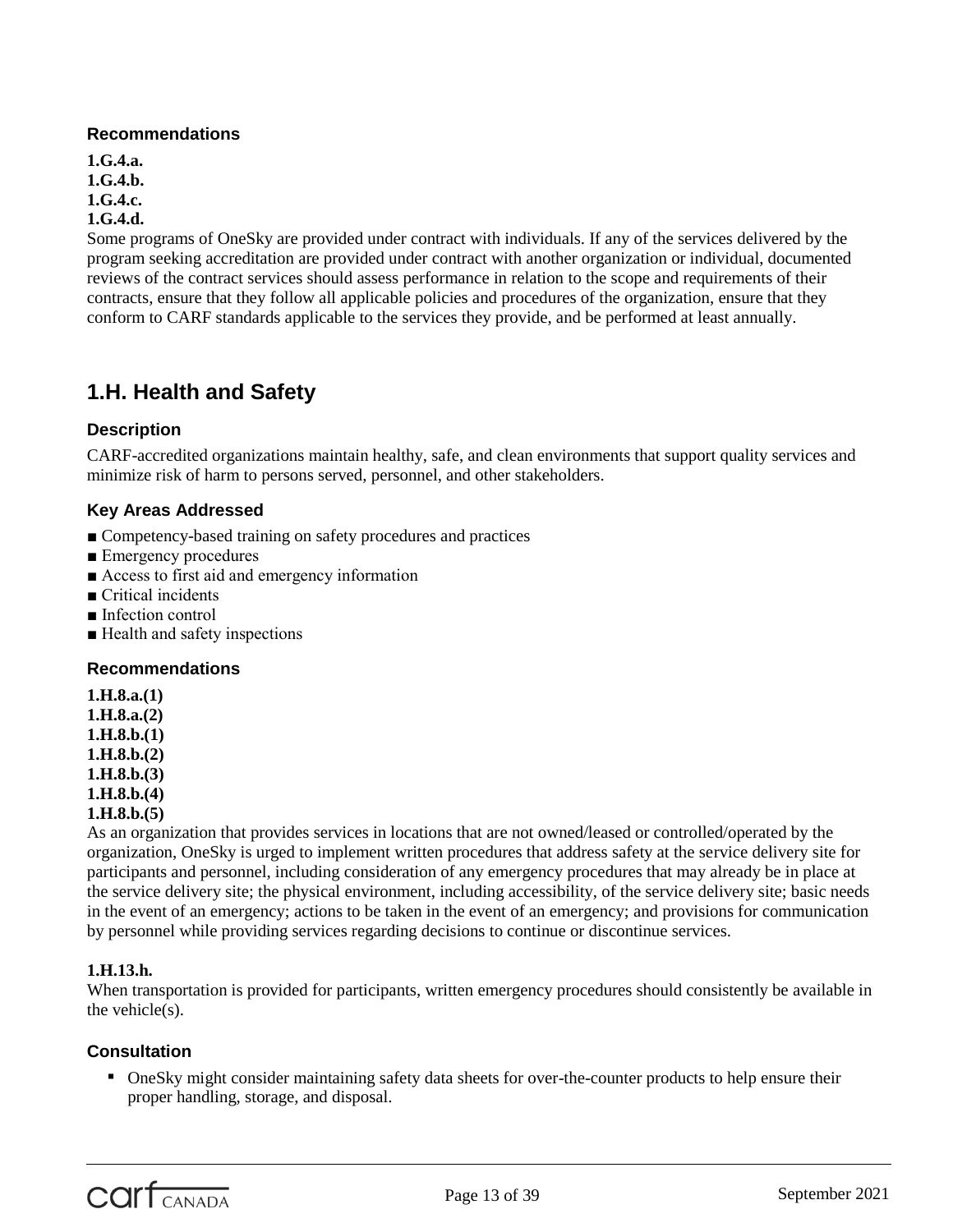# **1.I. Workforce Development and Management**

# **Description**

CARF-accredited organizations demonstrate that they value their human resources and focus on aligning and linking human resources processes, procedures, and initiatives with the strategic objectives of the organization. Organizational effectiveness depends on the organization's ability to develop and manage the knowledge, skills, abilities, and behavioural expectations of its workforce. The organization describes its workforce, which is often composed of a diverse blend of human resources. Effective workforce development and management promote engagement and organizational sustainability and foster an environment that promotes the provision of services that centre on enhancing the lives of persons served.

# **Key Areas Addressed**

- Composition of workforce
- Ongoing workforce planning
- Verification of background/credentials/fitness for duty
- Workforce engagement and development
- Performance appraisals
- Succession planning

# **Recommendations**

# **1.I.1.**

OneSky is urged to document the composition of its workforce, including all human resources involved in the delivery, oversight, and support of the programs/services seeking accreditation.

# **1.I.5.a.(5)**

Onboarding and engagement activities should include orientation that addresses the organization's risk management plan.

**1.I.7.a.(1) 1.I.7.a.(2) 1.I.7.b. 1.I.7.c. 1.I.7.d. 1.I.7.e.**

# **1.I.7.f.**

It is recommended that workforce development activities include identification of competencies to support the organization in the accomplishment of its mission and goals and to meet the needs of the participants; assessment of competencies; identification of timeframes/frequencies related to the competency assessment process; competency development, including the provision of resources; performance appraisal; and education and training.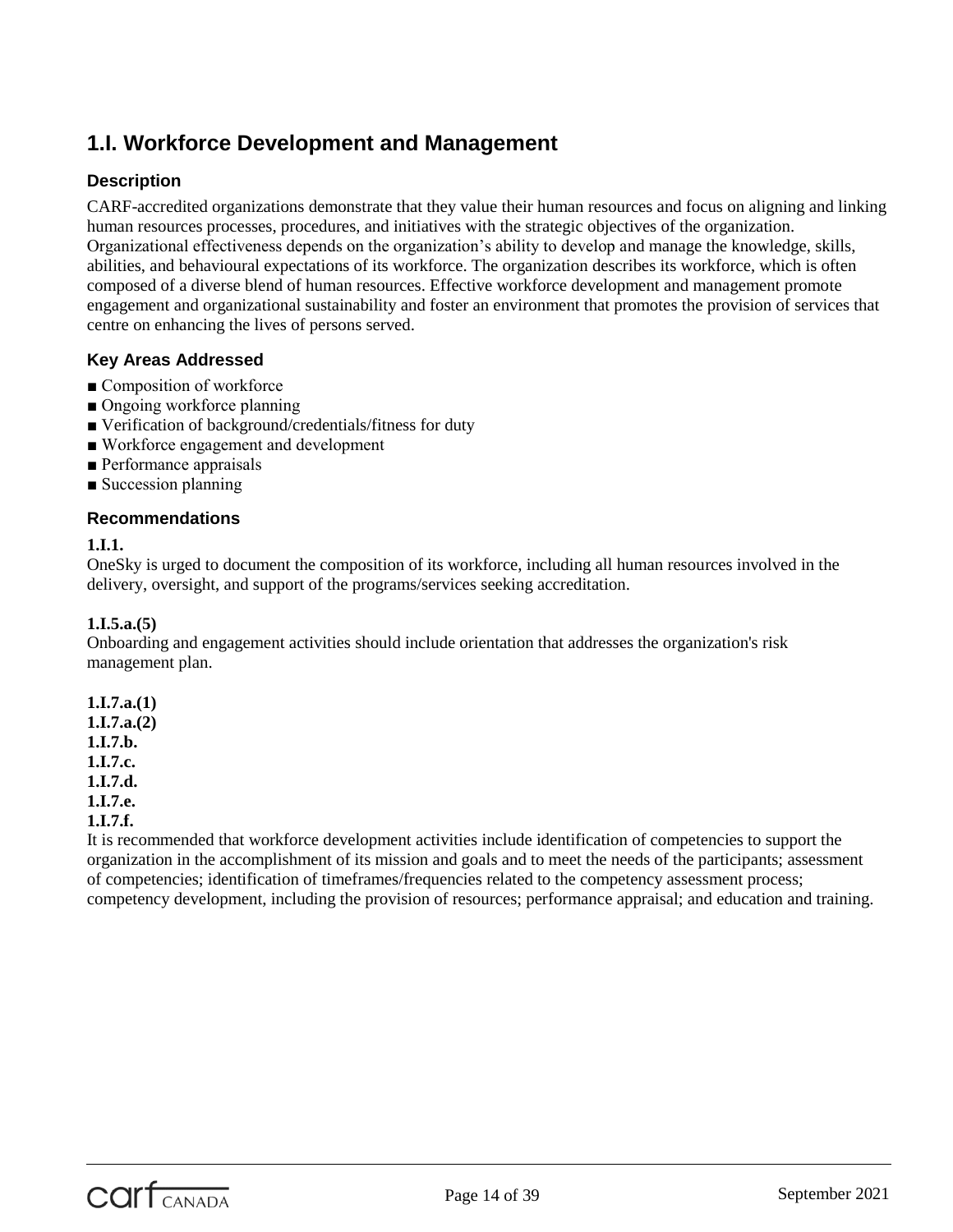**1.I.8.a. 1.I.8.b. 1.I.8.c. 1.I.8.d. 1.I.8.e. 1.I.8.f. 1.I.8.g. 1.I.8.h.**

OneSky implements written procedures for performance appraisal that address employees. However, the organization should implement written procedures for performance appraisal that comprehensively address the identified workforce, the criteria against which people are being appraised, involvement of the person being appraised, documentation requirements, timeframes/frequencies related to the performance appraisal process, measurable goals, sources of input, and opportunities for development.

# **1.J. Technology**

# **Description**

Guided by leadership and a shared vision, CARF-accredited organizations are committed to exploring and, within their resources, acquiring and implementing technology systems and solutions that will support and enhance:

- Business processes and practices.
- Privacy and security of protected information.
- Service delivery.
- Performance management and improvement.
- Satisfaction of persons served, personnel, and other stakeholders.

# **Key Areas Addressed**

- Ongoing assessment of technology and data use
- Technology and system plan implementation and periodic review
- Technology policies and procedures
- Written procedures for the use of information and communication technologies (ICT) in service delivery, if applicable
- ICT instruction and training, if applicable
- Access to ICT information and assistance, if applicable
- Maintenance of ICT equipment, if applicable
- Emergency procedures that address unique aspects of service delivery via ICT, if applicable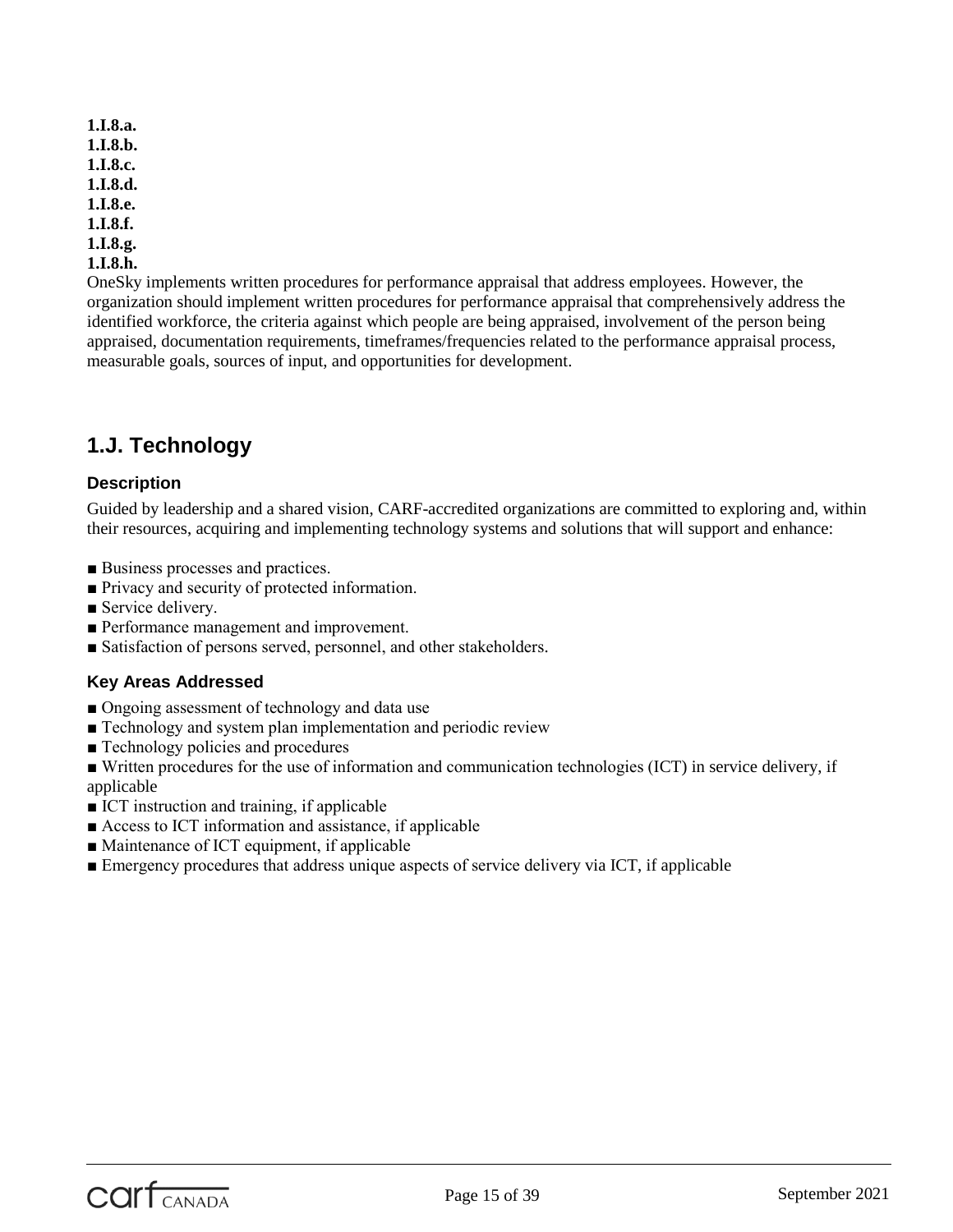# **Recommendations**

**1.J.2.a.(1) 1.J.2.a.(2) 1.J.2.b.(1) 1.J.2.b.(2) 1.J.2.b.(3) 1.J.2.b.(4) 1.J.2.b.(5) 1.J.2.b.(6) 1.J.2.b.(7) 1.J.2.c.(1) 1.J.2.c.(2) 1.J.2.c.(3) 1.J.2.c.(4) 1.J.2.c.(5) 1.J.2.c.(6) 1.J.2.d. 1.J.2.e. 1.J.2.f.**

OneSky is urged to implement a technology and system plan that is based on its current use of technology and data and identification of gaps and opportunities in the use of technology. The plan should include goals, priorities, technology acquisition, technology maintenance, technology replacement, resources needed to accomplish the goals, and timeframes; support the business processes of the organization, protection of sensitive data, efficient operations, effective service delivery, access to services, and performance improvement; align with the organization's strategic plan; be reviewed for relevance; and be updated as needed.

# **1.J.3.d.(4)**

The organization should implement policies and procedures in the area of security, including decommissioning of physical hardware and data destruction.

**1.J.4.a. 1.J.4.b.(1) 1.J.4.b.(2) 1.J.4.b.(3) 1.J.4.b.(4) 1.J.4.b.(5) 1.J.4.b.(6) 1.J.4.c.**

Although OneSky stated that it conducted a test of its procedures for business continuity/disaster recovery, the test was not documented. A test of the organization's procedures for business continuity/disaster recovery should be conducted at least annually; be analyzed for effectiveness, areas needing improvement, actions to address the improvements needed, implementation of the actions, whether the actions taken accomplished the intended results, and necessary education and training of personnel; and be evidenced in writing, including the analysis.

# **Consultation**

It is apparent that OneSky embraces the use of technology and intends to expand its use in the future. The organization might consider initiating a participants corner on its website where documents, such as the formal complaint procedure, participants' rights, and code of ethics, could be made available in alternate formats and languages. Links to this information might be provided in the organization's printed materials for ease of stakeholder access.

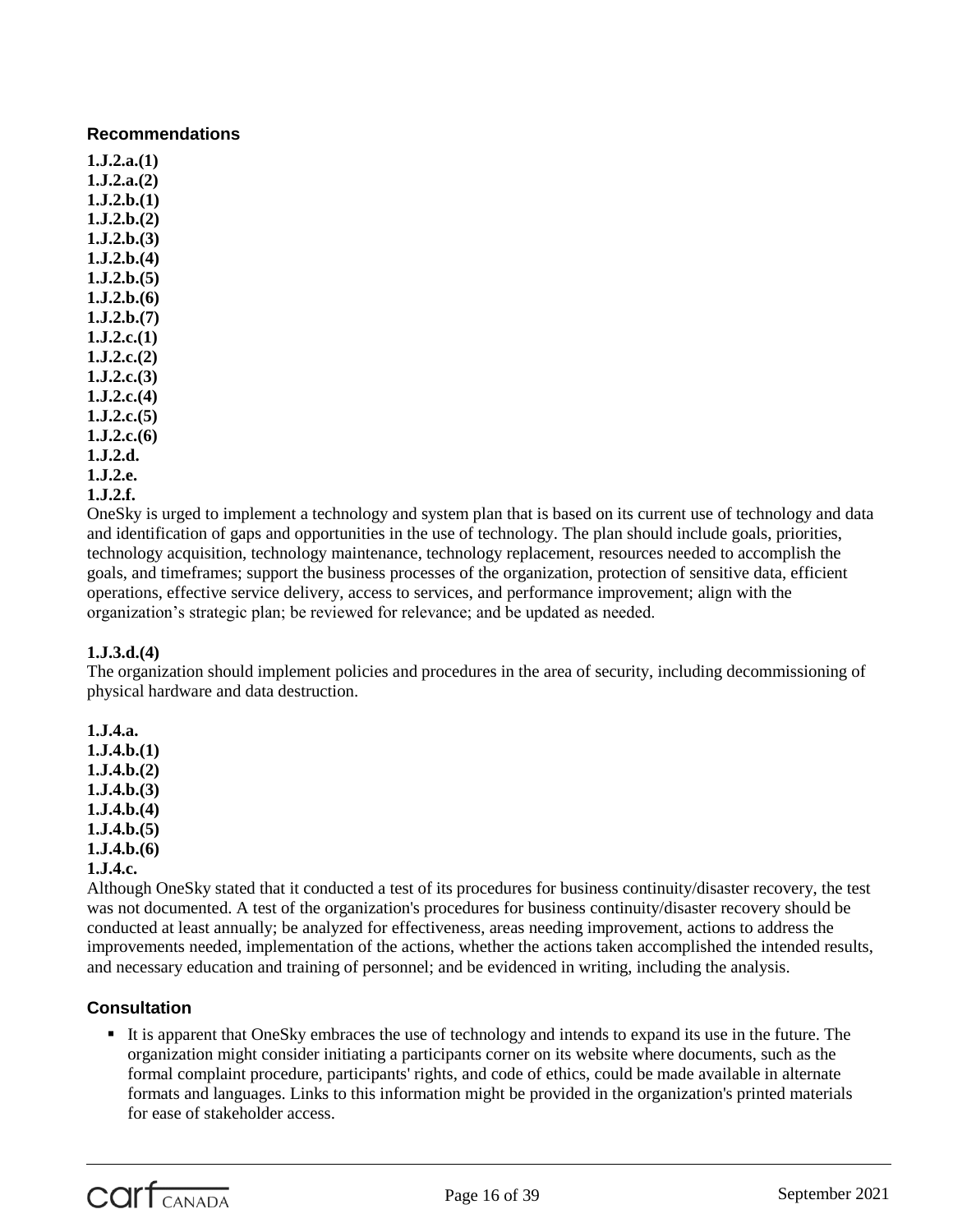# **1.K. Rights of Persons Served**

# **Description**

CARF-accredited organizations protect and promote the rights of all persons served. This commitment guides the delivery of services and ongoing interactions with the persons served.

# **Key Areas Addressed**

- Policies that promote rights of persons served
- Communication of rights to persons served
- Formal complaints by persons served

#### **Recommendations**

#### **1.K.2.a.(3)**

The rights of the participants should be communicated to the participants at least annually for participants served in a program longer than one year. The annual review might be held as part of the annual program orientation for returning participants.

# **1.L. Accessibility**

# **Description**

CARF-accredited organizations promote accessibility and the removal of barriers for the persons served and other stakeholders.

# **Key Areas Addressed**

- Assessment of accessibility needs and identification of barriers
- Accessibility plan implementation and periodic review
- Requests for reasonable accommodations

# **Recommendations**

There are no recommendations in this area.

# **Consultation**

- OneSky has owned and leased sites. It might consider conducting and separately documenting site-specific reviews for identification of barriers in the areas of architecture, environment, transportation, and technology since those barriers could differ by site. The organization might also consider identifying the stakeholder group(s) that each identified barrier affects.
- The organization documents requests for reasonable accommodations in participant and personnel files, as appropriate. It is suggested that an analysis of requests for reasonable accommodations be completed on an annual basis for trending purposes.

# **1.M. Performance Measurement and Management**

# **Description**

CARF-accredited organizations demonstrate a culture of accountability by developing and implementing performance measurement and management plans that produce information an organization can act on to improve results for the persons served, other stakeholders, and the organization itself.

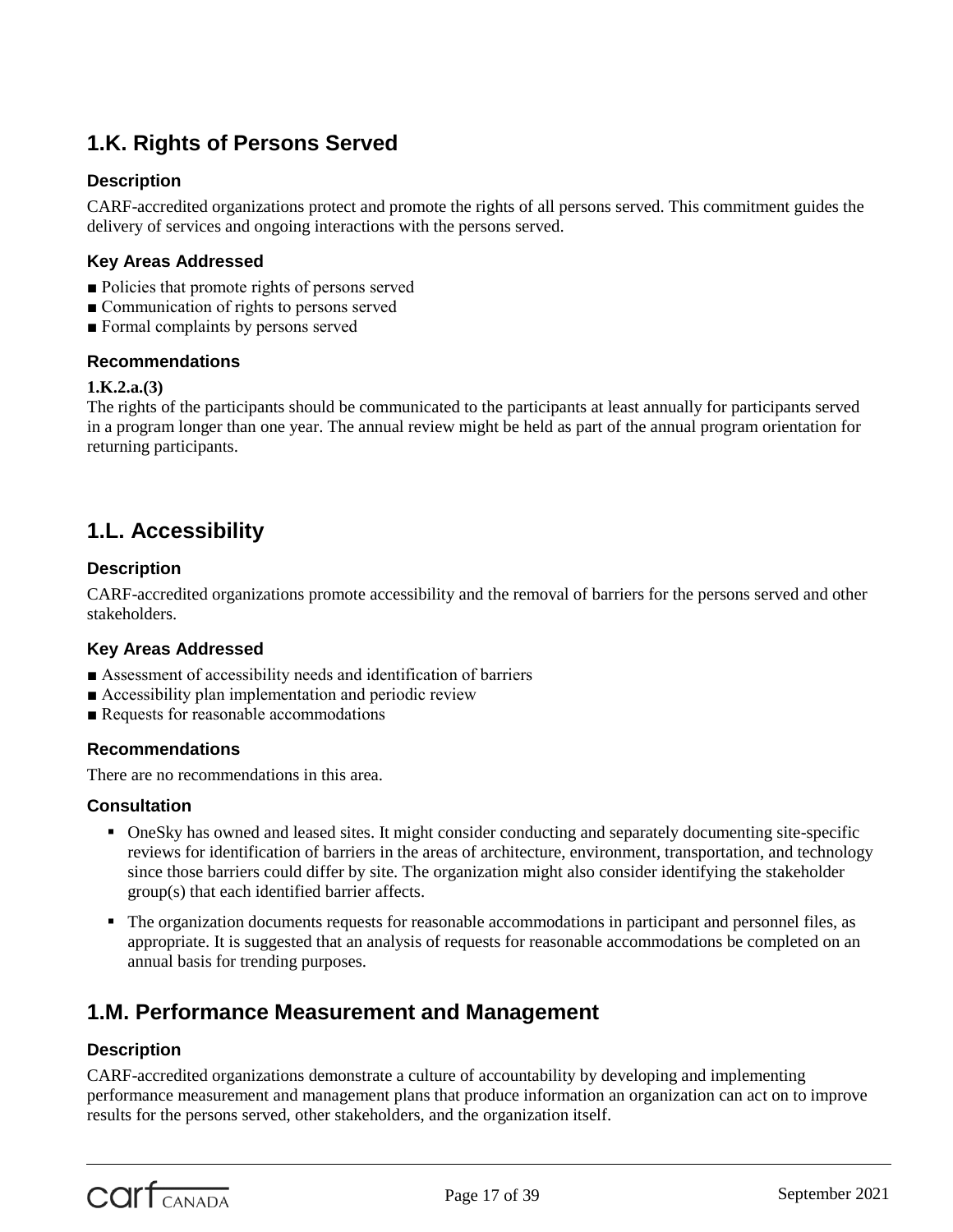The foundation for successful performance measurement and management includes:

- Leadership accountability and support.
- Mission-driven measurement.
- A focus on results achieved for the persons served.
- Meaningful engagement of stakeholders.
- An understanding of extenuating and influencing factors that may impact performance.
- A workforce that is knowledgeable about and engaged in performance measurement and management.
- An investment in resources to implement performance measurement and management.
- Measurement and management of business functions to sustain and enhance the organization.

# **Key Areas Addressed**

- Leadership accountability for performance measurement and management
- Identification of gaps and opportunities related to performance measurement and management
- Input from stakeholders
- Performance measurement and management plan
- Identification of objectives and performance indicators for service delivery
- Identification of objectives and performance indicators for priority business functions
- Personnel training on performance measurement and management

# **Recommendations**

**1.M.3.a.(5) 1.M.3.a.(6)(a) 1.M.3.a.(6)(b) 1.M.3.a.(6)(c) 1.M.3.a.(7) 1.M.3.a.(8)(a) 1.M.3.a.(8)(b) 1.M.3.a.(9)(e) 1.M.3.b. 1.M.3.c.**

It is recommended that the organization's performance measurement and management plan address the extent to which the data collected measure what they are intended to measure (validity), the process for obtaining data in a consistent manner (reliability) that will be complete and accurate, and timeframes for the analysis of data and communication of results and how performance information is communicated. The plan should be reviewed at least annually for relevance and be updated as needed.

# **1.N. Performance Improvement**

# **Description**

CARF-accredited organizations demonstrate a culture of performance improvement through their commitment to proactive and ongoing review, analysis, reflection on their results in both service delivery and business functions, and transparency. The results of performance analysis are used to identify and implement data-driven actions to improve the quality of programs and services and to inform decision making. Performance information that is accurate and understandable to the target audience is shared with persons served, personnel, and other stakeholders in accordance with their interests and needs.

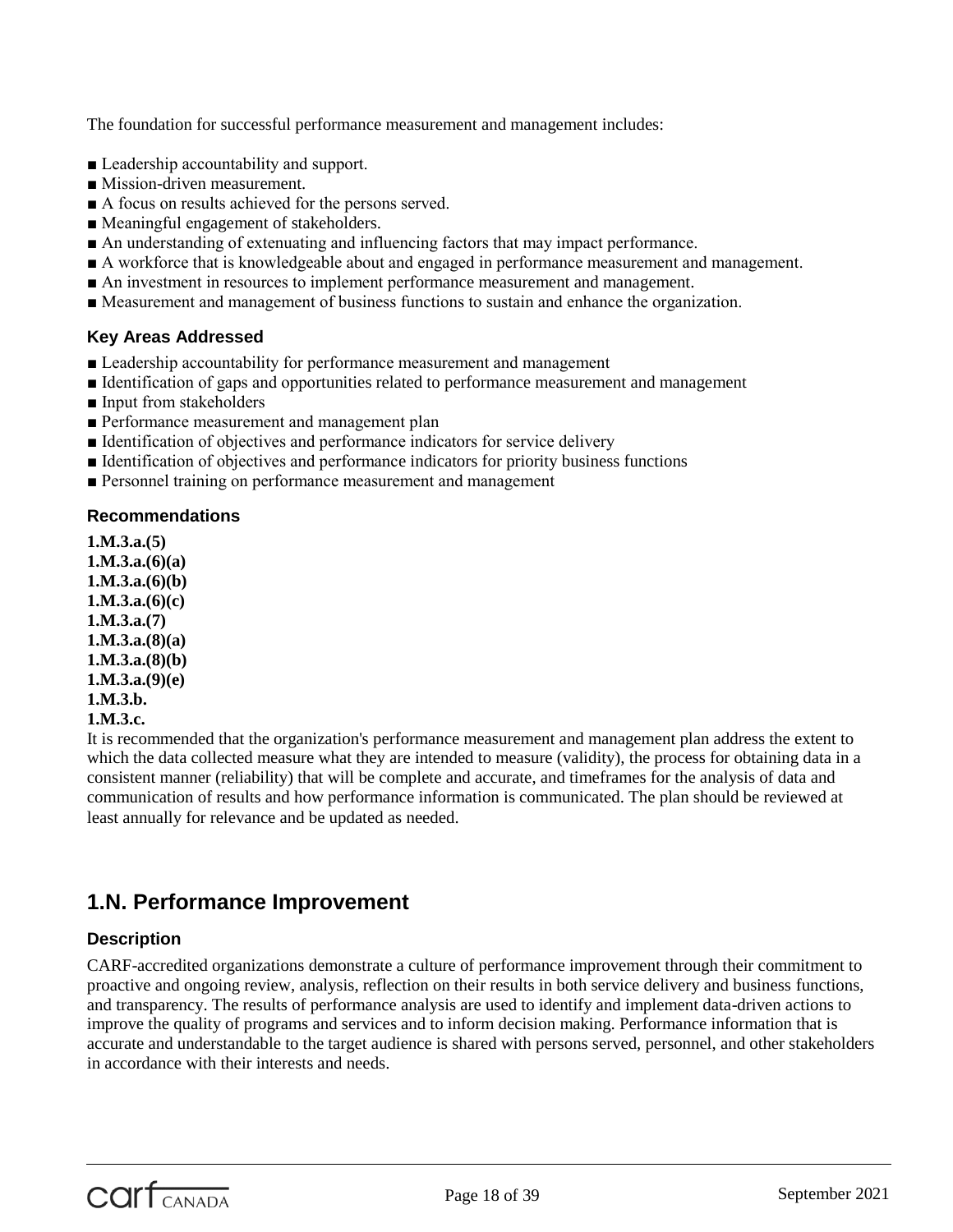# **Key Areas Addressed**

- Analysis of service delivery performance
- Analysis of business function performance
- Identification of areas needing performance improvement
- Implementation of action plans
- Use of performance information to improve program/service quality and make decisions
- Communication of performance information

#### **Recommendations**

#### **1.N.1.b.**

Following the implementation of a comprehensive performance measurement and management plan that includes timeframes for the analysis of data, it is recommended that the documented analysis of service delivery performance be completed in accordance with the timeframes outlined in the performance measurement and management plan.

# **1.N.2.b.**

Once timeframes for the analysis of data have been incorporated in the performance measurement and management plan, it is recommended that the documented analysis of business function performance consistently be completed in accordance with the timeframes outlined in the performance measurement and management plan.

# **Section 2. Quality Individualized Services and Supports**

# **Description**

For an organization to achieve quality services, the persons served are active participants in the planning, implementation, and ongoing review and revision of the services offered. The organization's commitment to quality and the involvement of the persons served spans the entire time that the persons served are involved with services. The service planning process is individualized, establishing goals and measurable objectives that incorporate the unique strengths, abilities, needs, and preferences of the persons served. Services are responsive to the expectations of persons served and their desired outcomes from services, and are relevant to their maximum participation in the environments of their choice.

# **2.A. Program/Service Structure**

# **Description**

A fundamental responsibility of the organization is to provide a comprehensive program structure. The staffing is designed to maximize opportunities for the persons served to obtain and participate in the services provided.

# **Key Areas Addressed**

- Services are person centred and individualized
- Persons are given information about the organization's purposes and ability to address desired outcomes
- Documented scope of services shared with stakeholders
- Service delivery based on accepted field practices
- Communication for effective service delivery
- Entrance/exit/transition criteria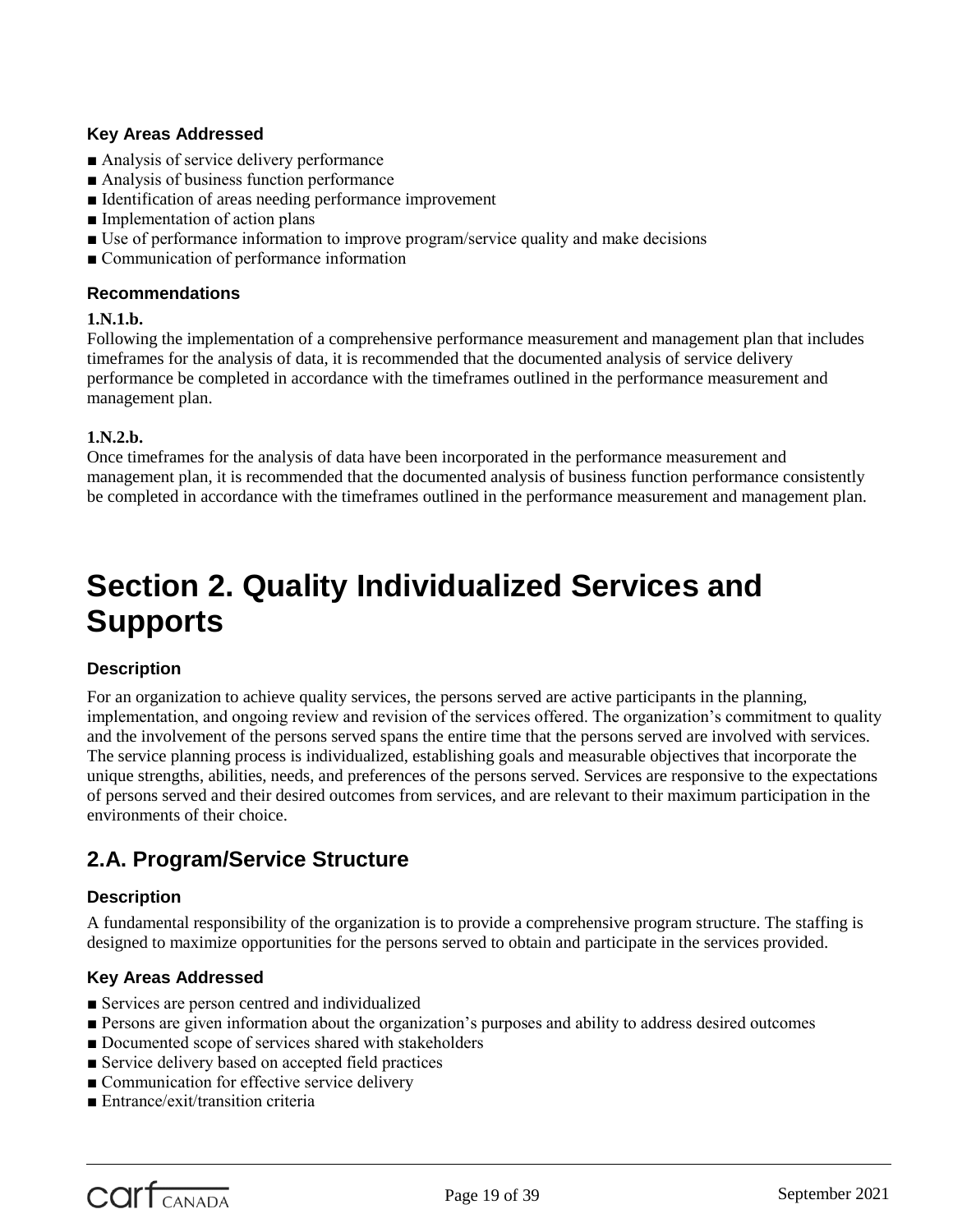# **Recommendations**

There are no recommendations in this area.

# **2.B. Individual-Centred Service Planning, Design, and Delivery**

# **Description**

Improvement of the quality of an individual's services/supports requires a focus on the person and/or family served and their identified strengths, abilities, needs, and preferences. The organization's services are designed around the identified needs and desires of the persons served, are responsive to their expectations and desired outcomes from services, and are relevant to their maximum participation in the environments of their choice.

The person served participates in decision making, directing, and planning that affects the person's life. Efforts to include the person served in the direction or delivery of those services/supports are evident.

# **Key Areas Addressed**

- Services are person centred and individualized
- Persons are given information about the organization's purposes and ability to address desired outcomes

# **Recommendations**

# **2.B.5.b.(2)**

# **2.B.5.b.(3)**

The coordinated individualized service plan should consistently identify specific measurable objectives and methods/techniques to be used to achieve the objectives.

**2.B.7.a.(1) 2.B.7.a.(2) 2.B.7.a.(3) 2.B.7.a.(4) 2.B.7.a.(5) 2.B.7.b.**

Although OneSky has developed excellent risk assessments, they are inconsistently used. When applicable to the participant and the participant's goals and outcomes, the participant and/or family services and/or their legal representatives should consistently be involved in assessing potential risks to each participant's health in the community, assessing potential risks to each person's safety in the community, deciding whether to accept situations with inherent risks, identifying actions to be taken to minimize risks that have been identified, and identifying individuals responsible for those actions. Risk assessment results should consistently be documented in the individual service plan.

# **2.C. Medication Monitoring and Management**

# **Key Areas Addressed**

- Current, complete records of medications used by persons served
- Written procedures for storage and safe handling of medications
- Educational resources and advocacy for persons served in decision making
- Physician review of medication use
- Training and education for persons served regarding medications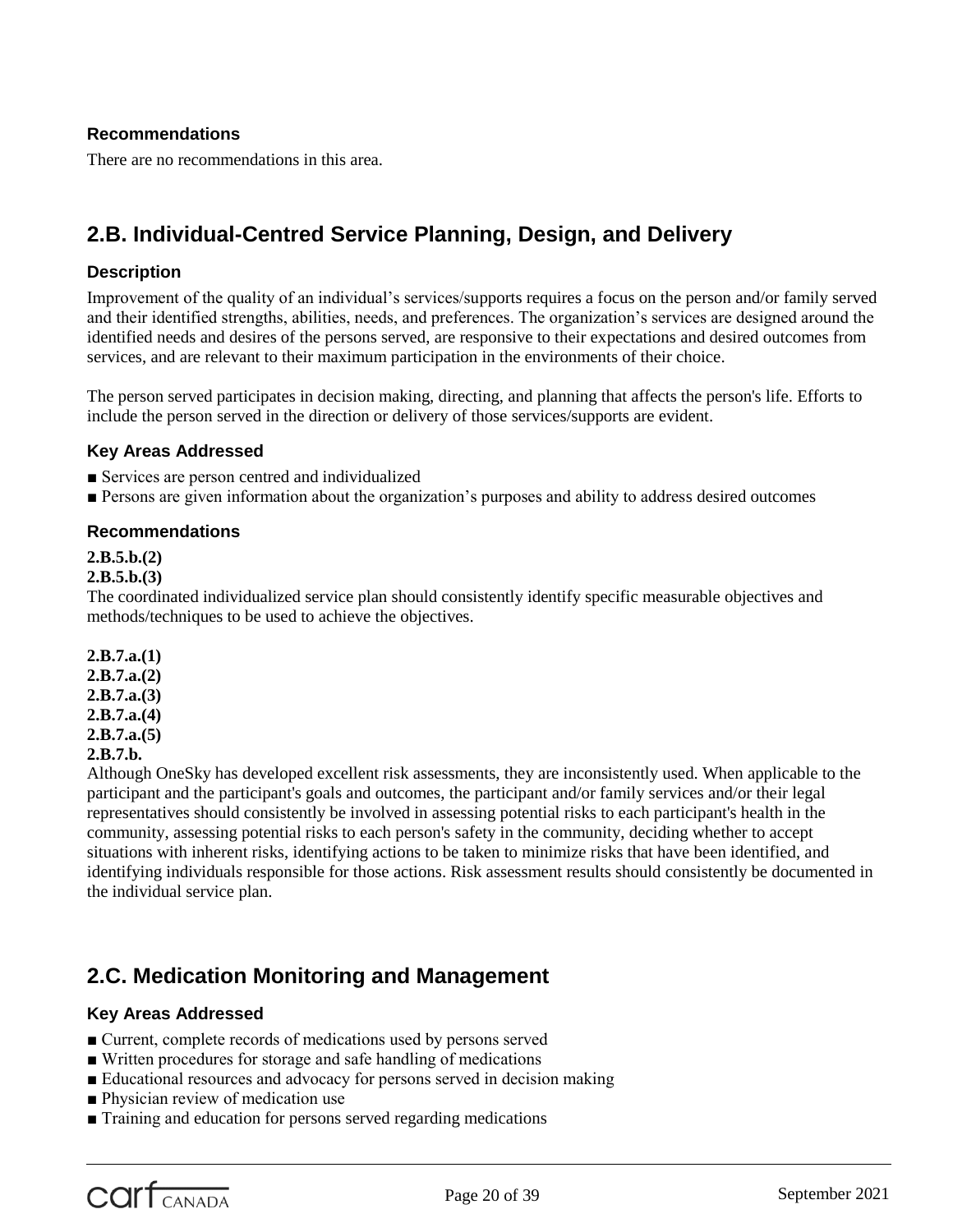# **Recommendations**

#### **2.C.5.d.(3)**

As an organization that manages medications for participants, OneSky is urged to implement written procedures that address administration of medications by personnel, consistently including documentation of the use and benefits, or lack thereof, of as-needed (PRN) doses.

# **2.E. Community Services Principle Standards**

# **Description**

An organization seeking CARF accreditation in the area of community services assists the persons and/or families served in obtaining access to the resources and services of their choice. The persons and/or families served are included in their communities to the degree they desire. This may be accomplished by direct service provision or linkages to existing opportunities and natural supports in the community.

The organization obtains information from the persons and/or families served regarding resources and services they want or require that will meet their identified needs, and offers an array of services it arranges for or provides. The organization provides the persons and/or families served with information so that they may make informed choices and decisions.

The services and supports are changed as necessary to meet the identified needs of the persons and/or families served and other stakeholders. Service designs address identified individual, family, socioeconomic, and cultural needs.

Expected results from these services may include:

- Increased or maintained inclusion in meaningful community activities.
- Increased or maintained ability to perform activities of daily living.
- Increased self-direction, self-determination, and self-reliance.
- Increased self-esteem.

# **Key Areas Addressed**

- Access to community resources and services
- Enhanced quality of life
- Community inclusion
- Community participation

# **Recommendations**

There are no recommendations in this area.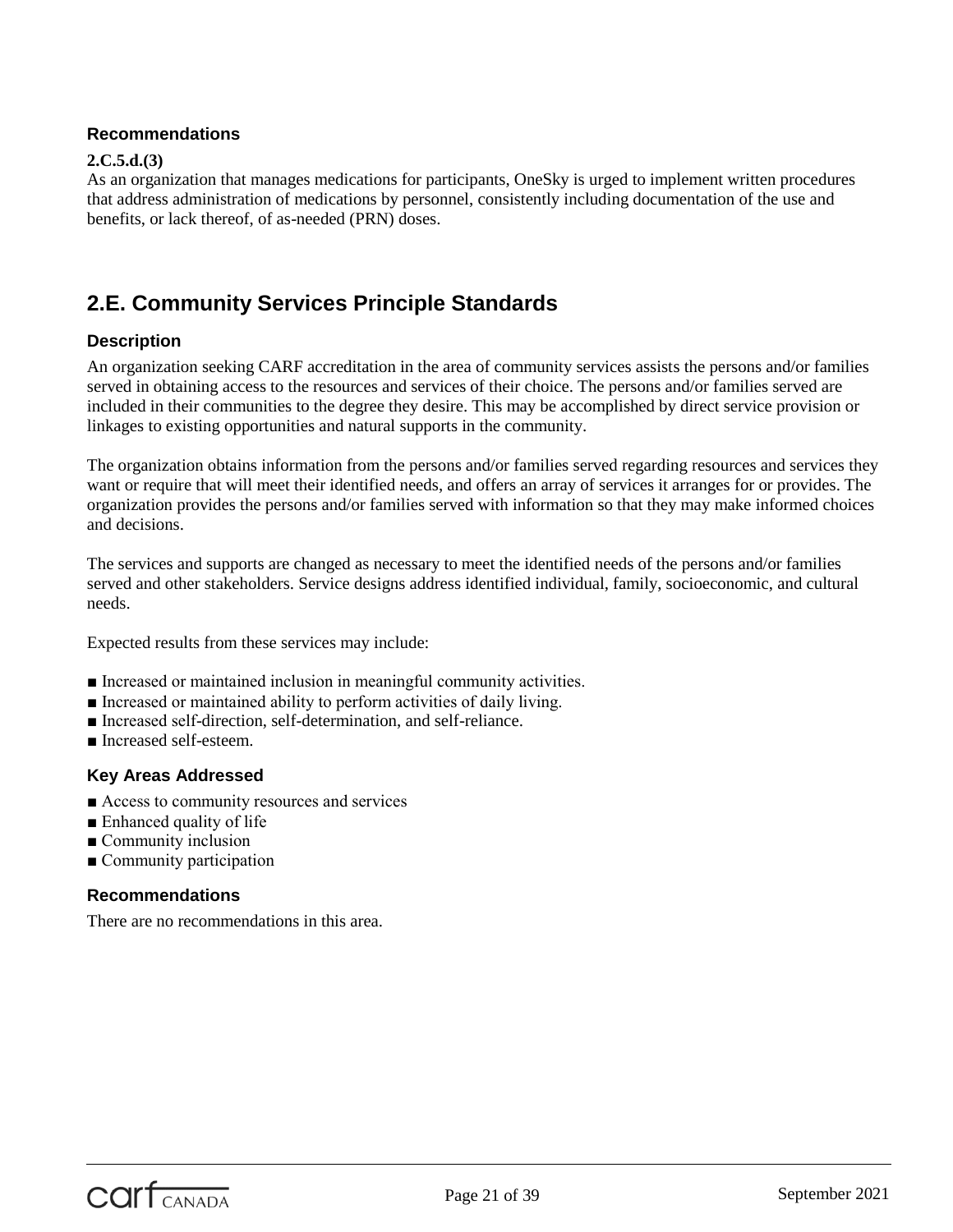# **Section 4. Community Services**

# **Description**

An organization seeking CARF accreditation in the area of community services assists the persons served through an individualized person-centred process to obtain access to the services, supports, and resources of their choice to achieve their desired outcomes. This may be accomplished by direct service provision, linkages to existing generic opportunities and natural supports in the community, or any combination of these. The persons served are included in their communities to the degree they desire.

The organization provides the persons served with information so that they may make informed choices and decisions. Although we use the phrase person served, this may also include family served, as appropriate to the service and the individual.

The services and supports are arranged and changed as necessary to meet the identified desires of the persons served. Service designs address identified individual, family, socioeconomic, and cultural preferences.

Depending on the program's scope of services, expected results from these services/supports may include:

- Increased inclusion in community activities.
- Increased or maintained ability to perform activities of daily living.
- Increased self-direction, self-determination, and self-reliance.
- Self-esteem.
- Housing opportunities.
- Community citizenship.
- Increased independence.
- Meaningful activities.
- Increased employment options.

# **4.G. Community Integration (COI)**

# **Description**

Community integration is designed to help persons to optimize their personal, social, and vocational competency to live successfully in the community. Persons served are active partners in determining the activities they desire to participate in. Therefore, the settings can be informal to reduce barriers between staff members and persons served. An activity centre, a day program, a clubhouse, and a drop-in centre are examples of community integration services. Consumer-run programs are also included.

Community integration provides opportunities for the community participation of the persons served. The organization defines the scope of these services and supports based on the identified needs and desires of the persons served. This may include services for persons who without this option are at risk of receiving services full-time in more restrictive environments with intensive levels of supports such as hospitalization or nursing home care. A person may participate in a variety of community life experiences or interactions that may include, but are not limited to:

- Leisure or recreational activities.
- Communication activities.
- Spiritual activities.
- Cultural activities.
- Pre-vocational experiences.
- Vocational pursuits.

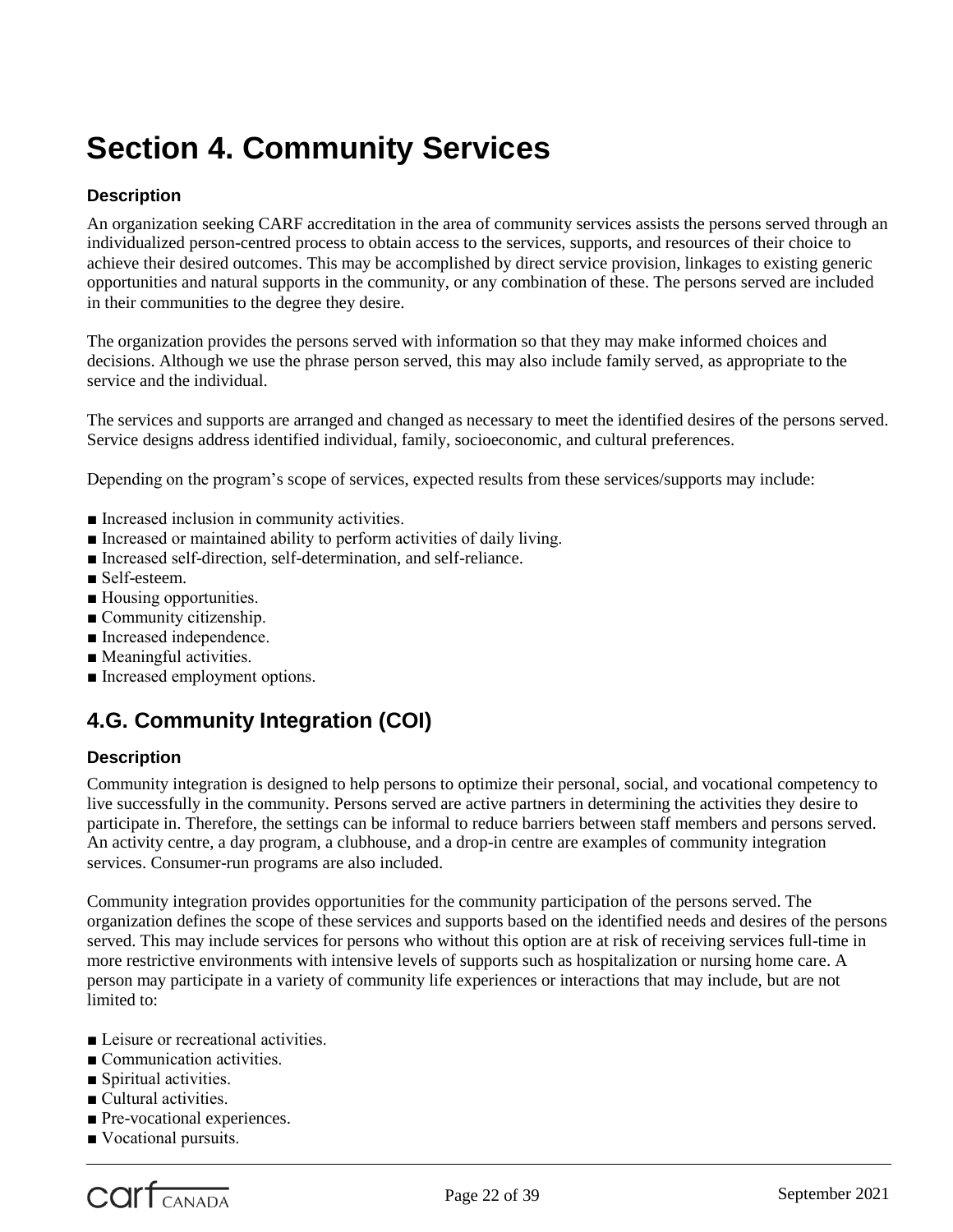- Volunteerism in the community.
- Educational and training activities.
- Development of living skills.
- Health and wellness promotion.
- Orientation, mobility, and destination training.
- Access and utilization of public transportation.
- Interacting with volunteers from the community in program activities.

■ Community collaborations and social connections developed by the program (partnerships with community entities such as senior centres, arts councils, etc.).

Some examples of the quality results desired by the different stakeholders of these services include:

- Community participation.
- Increased independence.
- Increased interdependence.
- Greater quality of life.
- Skill development.
- Slowing of decline associated with aging.
- Volunteer placement.
- Movement to employment.
- Centre-based socialization activities during the day that enable persons to remain in their community residence.
- Activity alternatives to avoid or reduce time spent in more restrictive environments, such as hospitalization or nursing home care.

#### **Key Areas Addressed**

■ Opportunities for community participation

#### **Recommendations**

There are no recommendations in this area.

# **4.I. Supported Living (SL)**

#### **Description**

Supported living addresses the desires, goals, strengths, abilities, needs, health, safety, and life span issues of persons usually living in their own homes (apartments, townhouses, or other residential settings). Supported living services are generally long-term in nature but may change in scope, duration, intensity, or location as the needs and preferences of individuals change over time.

Supported living refers to the support services provided to the person served, not the residence in which these services are provided. A sample of people receiving services/supports in these sites will be visited as part of the interview process. Although the residence will generally be owned, rented, or leased by the person who lives there, the organization may occasionally rent or lease an apartment when the person served is unable to do so. Typically, in this situation the organization would co-sign or in other ways guarantee the lease or rental agreement; however, the person served would be identified as the tenant.

Supported living programs may be referred to as supported living services, independent living, supportive living, semi-independent living, and apartment living, and services/supports may include home health aide and personal care attendant services. Typically there would not be more than two or three persons served living in a residence, no house rules or structure would be applied to the living situation by the organization, and persons served can come and go as they please. Service planning often identifies the number of hours and types of support services provided.

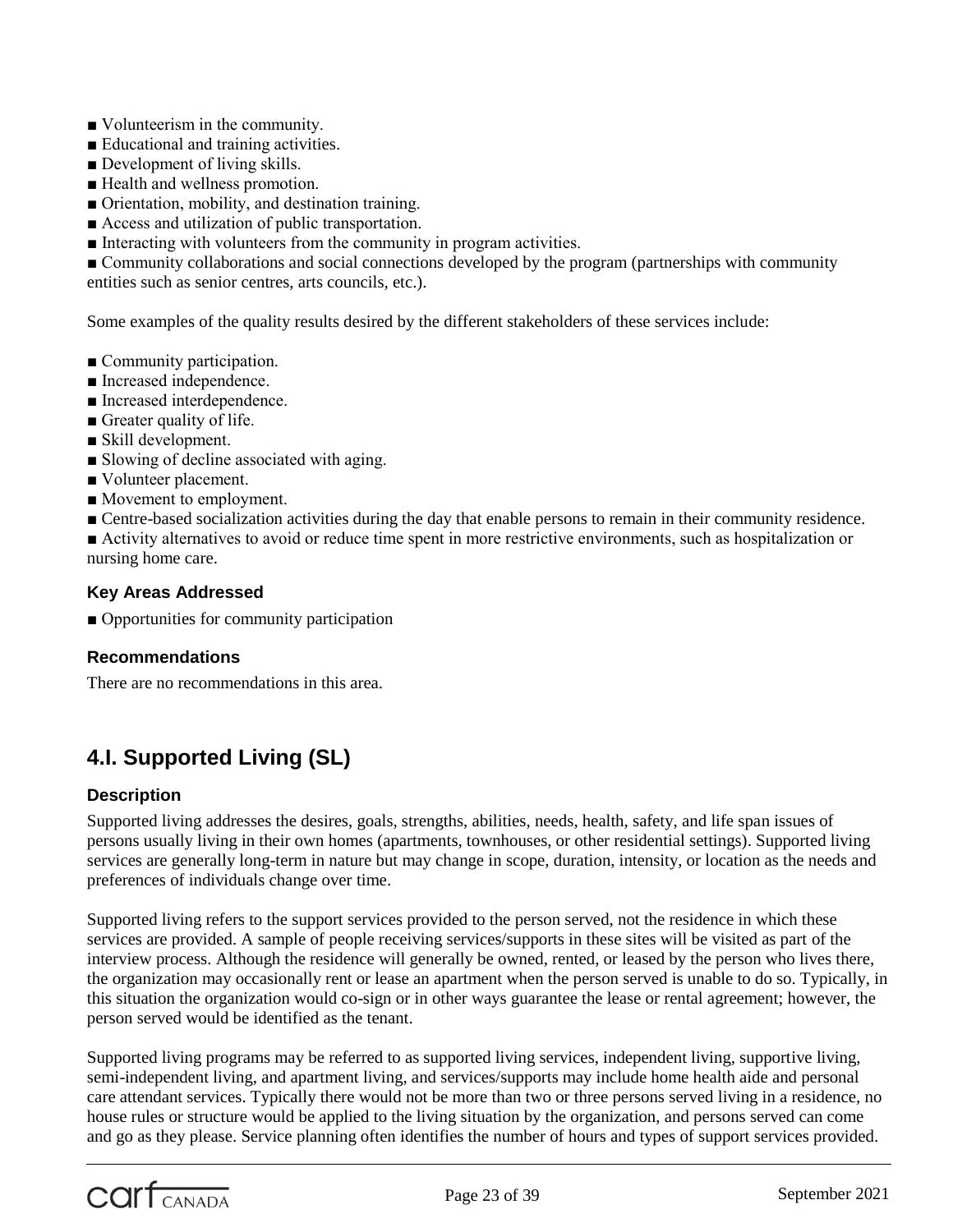The home or individual apartment of the person served, even when the organization holds the lease or rental agreement on behalf of the person served, is not included in the survey application or identified as a site on the accreditation outcome.

Some examples of the quality results desired by the different stakeholders of these services/supports include:

- Persons served achieving choice of housing, either rent or ownership.
- Persons served choosing whom they will live with, if anyone.
- Minimizing individual risks.
- Persons served have access to the benefits of community living.
- Persons served have autonomy and independence in making life choices.

#### **Key Areas Addressed**

- Safe, affordable, accessible housing chosen by the individual
- Supports available based on needs and desires
- In-home safety needs
- Living as desired in the community
- Support personnel available based on needs
- Persons have opportunities to access community activities

#### **Recommendations**

There are no recommendations in this area.

# **4.P. Personal Supports Services (PSS)**

#### **Description**

Personal supports services are designed to provide instrumental assistance to persons and/or families served. They may also support or facilitate the provision of services or the participation of the person in other services/programs, such as employment or community integration services. The services are supports that are not provided by skilled healthcare providers (please see the Glossary for a definition of skilled healthcare provider), are primarily delivered in the home or community, and typically do not require individualized or in-depth service planning.

Services can include direct personal care supports such as personal care attendants and housekeeping and meal preparation services; services that do not involve direct personal care supports such as transporting persons served, information and referral services, translation services, senior centres, programs offering advocacy and assistance by professional volunteers (such as legal or financial services), training or educational activities (such as English language services), mobile meal services; or other support services, such as supervising visitation between family members and parent aides.

A variety of persons may provide these services/supports other than a program's staff, such as volunteers and subcontractors.

# **Key Areas Addressed**

- Training for personnel
- Supervision of personnel
- Identification of supports provided by program

#### **Recommendations**

There are no recommendations in this area.

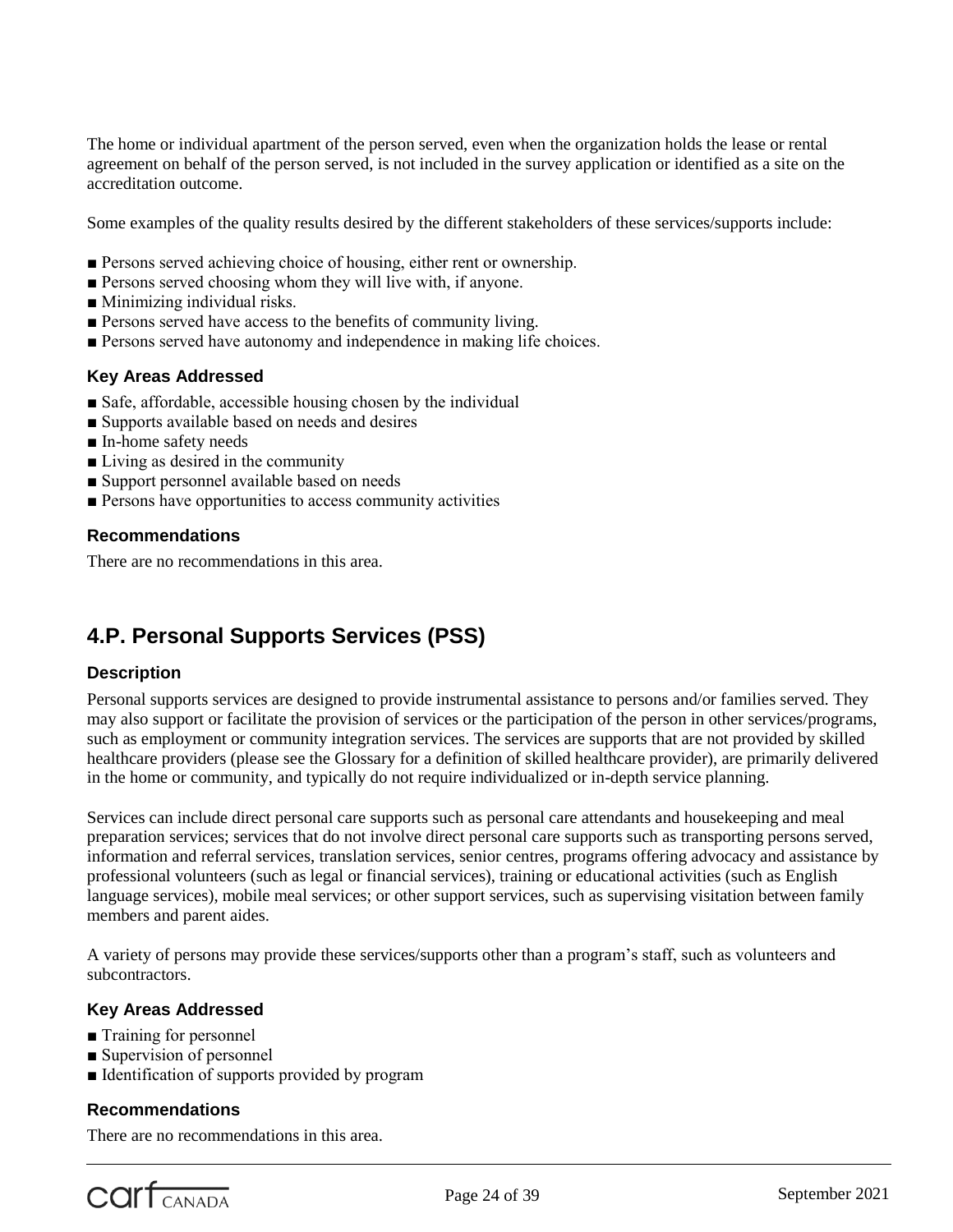# **4.V. Home and Community Services (HCS)**

# **Description**

Home and community services (HCS) are person centred and foster a culture that supports autonomy, diversity, and individual choice. Individualized services are referred, funded, and/or directed by a variety of sources. In accordance with the choice of the person served, the services provided promote and optimize the activities, function, performance, productivity, participation, and/or quality of life of the person served.

The home and community services may serve persons of any ages, from birth through end of life. Services may be accessed in a variety of settings, including, but not limited to, private homes, residential settings, schools, workplaces, community settings, and health settings. Services are provided by a variety of personnel, which may include health professionals, direct support staff, educators, drivers, coaches, and volunteers, and are delivered using a variety of approaches, supports, and technology.

Services are dynamic and focus, after a planning process, on the expectations and outcomes identified by both the person served and the service providers. The service providers are knowledgeable of care options and linkages to assist the person served; use resources, including technology, effectively and efficiently; and are aware of regulatory, legislative, and financial implications that may impact service delivery for the person served. The service providers are knowledgeable of their roles in and contribution to the broader health, community, and social services systems.

Home and community services must include at least one of the following service delivery areas:

- Services for persons who are in need of specialized services and assistance due to illness, injury, impairment, disability, or a specific age or developmental need.
- Services for persons who need assistance to access and connect with family, friends, or coworkers within their homes and communities.
- Services for persons who need or want help with activities in their homes or other community settings.
- Services for caregivers that may include support, counselling, education, respite, or hospice.

# **Key Areas Addressed**

- Knowledge and identification of appropriate community service options
- Person-centred individualized services
- Collaboration with the family/support system
- Personnel competencies
- Safety and disaster preparedness
- Education to persons served, family/support system, and other stakeholders

# **Recommendations**

There are no recommendations in this area.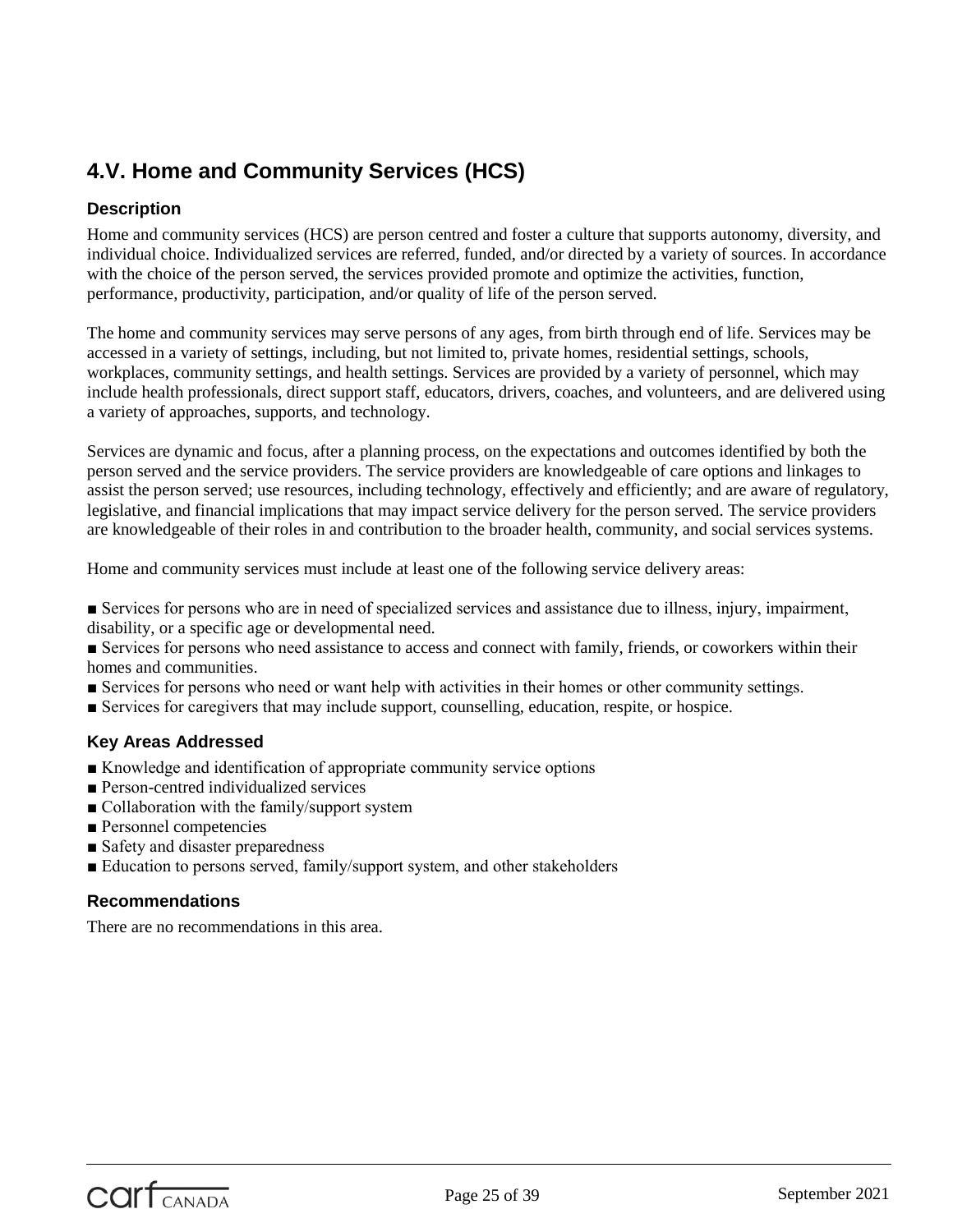**2020 Child and Youth Services standards were also applied during this survey. The following sections of this report reflect the application of those standards.**

# **Section 2. General Program Standards**

# **Description**

For an organization to achieve quality services, the philosophical foundation of child- and family-centred care practices must be demonstrated. Children/youth and families are involved in the design, implementation, delivery, and ongoing evaluation of applicable services offered by the organization. A commitment to quality and the involvement of the persons served span the entire time that they are involved with the organization. The service planning process is individualized, establishing goals and objectives that incorporate the unique strengths, needs, abilities, and preferences of the person served. The persons served have the opportunity to transition easily through a system of care.

The guiding principles include:

- Child/youth and family driven services.
- Promotion of resiliency.
- Cultural and linguistic competence.
- Strengths-based approach.
- Focus on whole person in context of family and community.
- Trauma-informed, where applicable.

# **2.A. Program/Service Structure**

# **Description**

A fundamental responsibility of the organization is to provide a comprehensive program structure. The staffing is designed to maximize opportunities for the persons served to obtain and participate in the services provided.

The organization, where appropriate, provides information to the child/youth served and in collaboration with the parent(s) and/or legal representative.

Child- and family-centred care includes the following:

■ Recognition that, when possible, the family is the constant in the child's/youth's life, while the service systems and personnel within those systems fluctuate.

■ Facilitation of family-professional collaboration at all levels of care.

■ Sharing of unbiased and complete information about a child's/youth's care on an ongoing basis, in an appropriate and supportive manner.

■ Implementation of appropriate policies and programs that are comprehensive and provide necessary support to meet the needs of children/youth and families.

- Recognition of child/youth and family strengths and individuality and respect for different methods of coping.
- Understanding and incorporating the developmental needs of children/youth and families into service systems.

■ Assurance that the design of health and social service delivery systems is flexible, accessible, and responsive to the needs of children/youth and families.

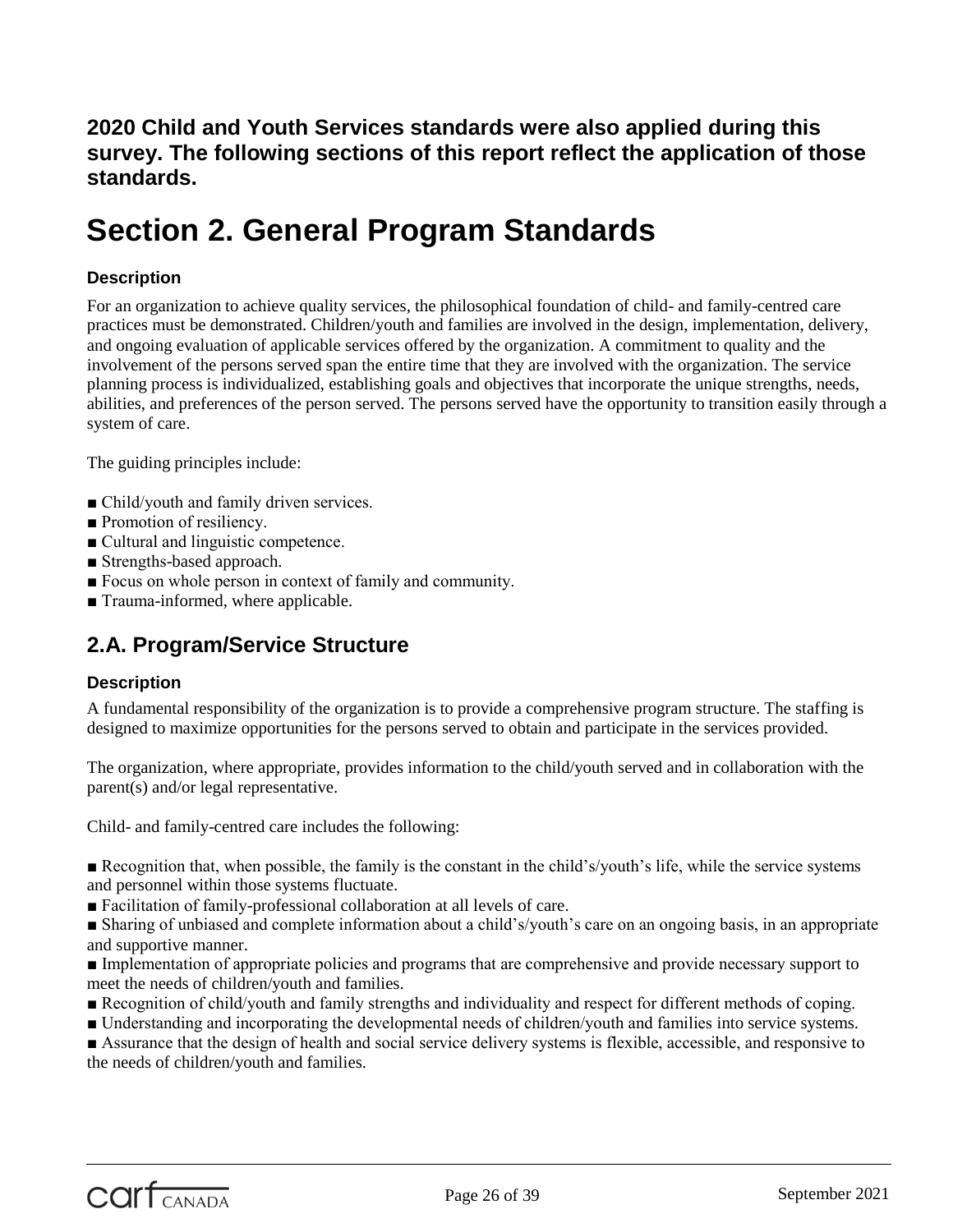# **Key Areas Addressed**

- Written plan that guides service delivery
- Team member responsibilities
- Developmentally appropriate surroundings and equipment
- Crisis intervention provided
- Medical consultation
- Services relevant to diversity
- Collaborative partnerships
- Child/youth/family role in decision making
- Policies and procedures that facilitate collaboration
- Coordination of services for child/youth
- Qualifications and competency of direct service staff
- Family participation
- Team composition/duties
- Relevant education
- Clinical supervision
- Assistance with advocacy and support groups
- Effective information sharing
- Arrangement or provision of appropriate services
- Gathering customer satisfaction information

# **Recommendations**

#### **2.A.16.d.(1)**

Personnel, in response to the needs of the participants, should consistently document the attendance of participants at team meetings.

**2.A.21.a. 2.A.21.b. 2.A.21.c. 2.A.21.d. 2.A.21.e. 2.A.21.f. 2.A.21.g.(1) 2.A.21.g.(2) 2.A.21.g.(3) 2.A.21.g.(4) 2.A.21.g.(5) 2.A.21.h. 2.A.21.i. 2.A.21.j.**

OneSky uses a variety of tools and forms to document the ongoing supervision of direct care personnel. However, documentation is inconsistent across programs. It is recommended that documented ongoing supervision of direct service personnel consistently address accuracy of assessment skills, when applicable; ability to recognize risk factors for suicide and other dangerous behaviours and take appropriate actions according to their role; proficiency of referral skills, when applicable; the appropriateness of the services or supports selected relative to the specific needs of each participant; service/treatment effectiveness as reflected by the participants meeting their individual goals; the provision of feedback that enhances the skills of direct service personnel; issues of ethics, legal requirements, boundaries, self-care, and secondary trauma; service documentation issues identified through ongoing records review; cultural competency issues; and model fidelity, when implementing evidence-based practices. Leadership might consider consolidating the organization's current supervision documentation forms into a master form and written procedures that conform to all elements of the associated CARF standard. It is also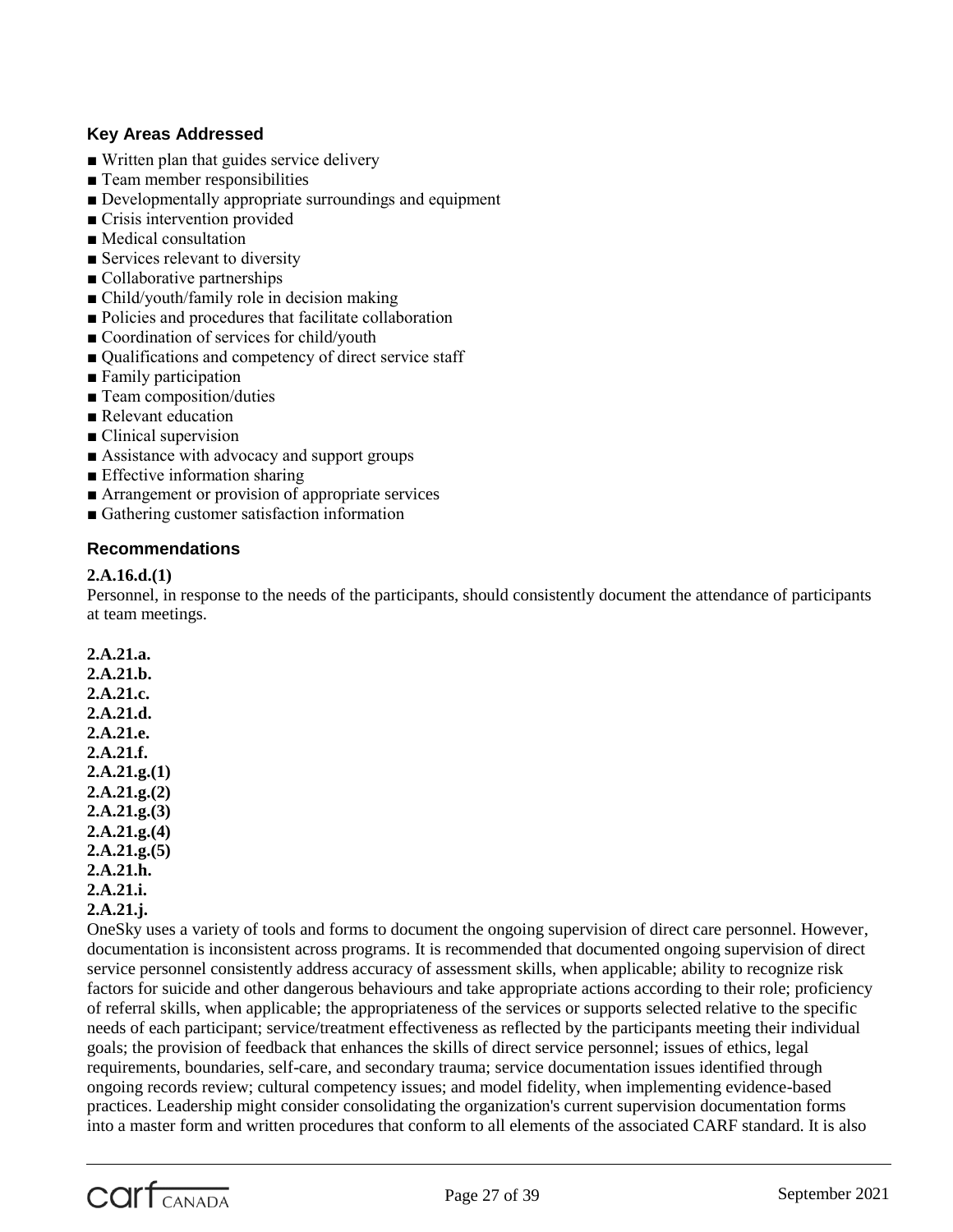suggested that the policy regarding supervision of all individuals providing direct services be reviewed to ensure that it remains relevant and adequate to the organization's needs and to the respective CARF standards. Furthermore, OneSky is encouraged to develop a method for specifying the program-specific training to be provided to each staff member at regular intervals and tracking to ensure that the training is provided.

# **2.B. Screening and Access to Services**

# **Description**

The process of screening and assessment is designed to determine a person's eligibility for services and the organization's ability to provide those services. A person-centred assessment process helps to maximize opportunities for the persons served to gain access to the organization's programs and services. Each person served is actively involved in, and has a significant role in, the assessment process. Assessments are conducted in a manner that identifies the historical and current information of the person served as well as the person's strengths, needs, abilities, and preferences. Assessment data may be gathered through various means, including face-to-face contact, telehealth, or written material, and from various sources, including the person served, the person's family or significant others, and external resources.

# **Key Areas Addressed**

- Policies and procedures defining access
- Primary assessment
- Waiting list criteria
- Interpretive summary
- Orientation to services

# **Recommendations**

#### **2.B.1.e.**

The exclusionary or ineligibility criteria set forth in OneSky's program policies and operations manuals are somewhat inconsistent. The program is urged to implement policies and written procedures that consistently define exclusionary or ineligibility criteria.

# **Consultation**

 In programs where the child-age participant is the central participant, it is suggested that the assessment section pertaining to family issues be expanded to become more detailed and specific. The narrative format of this section on some forms appears to not be conducive to the collection of consistent information. Given that several forms are used in the programs to capture information, it is suggested that each form be reviewed against the ShareVision template and internal intake forms to ensure that it fully supports the ease and comprehensiveness of collection of assessment information as set forth in the associated CARF standard.

# **2.C. Individualized Plan**

# **Description**

Each person served is actively involved in and has a significant role in the individual planning process and determining the direction of the individualized plan. The individualized plan contains goals and objectives that incorporate the unique strengths, needs, abilities, and preferences of the persons served, as well as identified challenges and potential solutions. Individualized plans consider the significance of traumatic events. The individualized plan may also be referred to as a person-centred plan, service plan, treatment plan, case plan, or plan of care. In programs that serve young children, or families as a unit, the plan is often family focused rather than focused on a specific child.

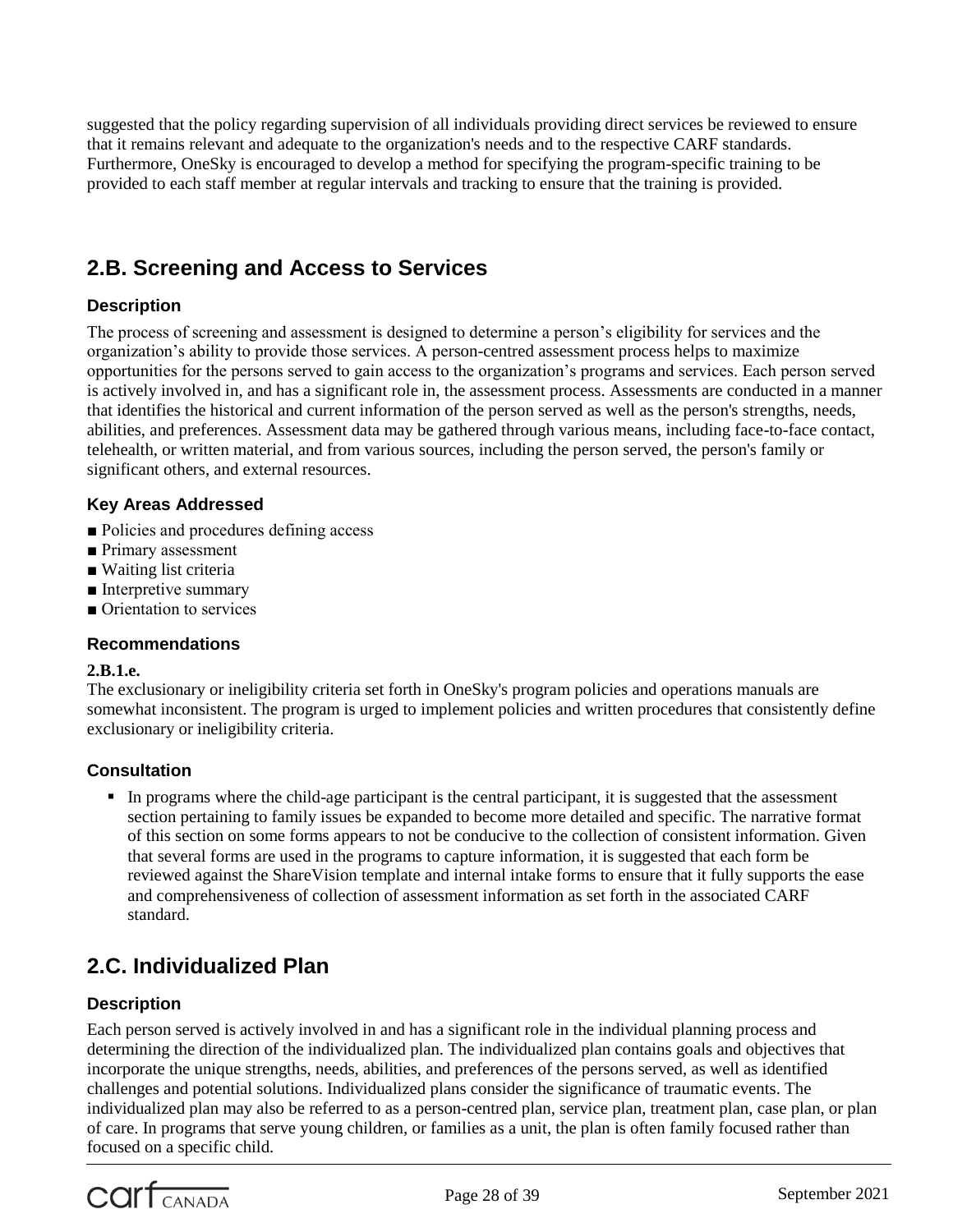# **Key Areas Addressed**

- Participation of child/youth in preparation of individual plan
- Components of individual plan
- Co-occurring disabilities/disorders
- Content of program notes

#### **Recommendations**

There are no recommendations in this area.

#### **Consultation**

 It is suggested that the narrative in some progress notes be expanded to include more specificity regarding the measurability components of specific service objectives.

# **2.D. Transition/Discharge**

# **Description**

Transition, continuing care, or discharge planning assists the persons served to move from one level of care to another within the organization or to obtain services that are needed but are not available within the organization. The transition process is planned with the active participation of each person served. Transition may include planned discharge, placement on inactive status, movement to a different level of service or intensity of contact, reunification, re-entry in a juvenile justice system, or transition to adulthood.

The transition plan is a document that is developed in collaboration with and for the person served, family, and other interested persons who have participated with the individual in services. It is meant to be a plan that the person served uses when leaving the program to identify important supports and actions to prevent the need to return to the program or other higher level of care.

A discharge summary is a document written by the program when the person leaves the program (planned or unplanned) and includes information about the person's progress while in the program, including the completion of goals. It is a document that is intended for the record of the person served and released, with appropriate authorization, to describe the course of services that the organization provided and the response by the person served.

Just as the assessment is critical to the success of treatment, transition services are critical for the support of the individual's ongoing well-being. The program takes a proactive approach to follow-up with persons served after discharge to gather information related to their post discharge status and to assist in determining the effectiveness of services and whether additional services were or are currently needed.

# **Key Areas Addressed**

- Transition/discharge planning
- Components of transition plan
- Follow-up after program participation

#### **Recommendations**

#### **2.D.11.d.**

OneSky's programs use ShareVision as well as a program-based form to prepare the written discharge summary. During this survey, inconsistencies were observed among specific notations regarding participants' progress toward goal achievement. For all participants leaving services, the written discharge summary prepared should consistently describe the extent to which established goals and objectives were achieved. A minor form revision could be helpful in achieving consistency.

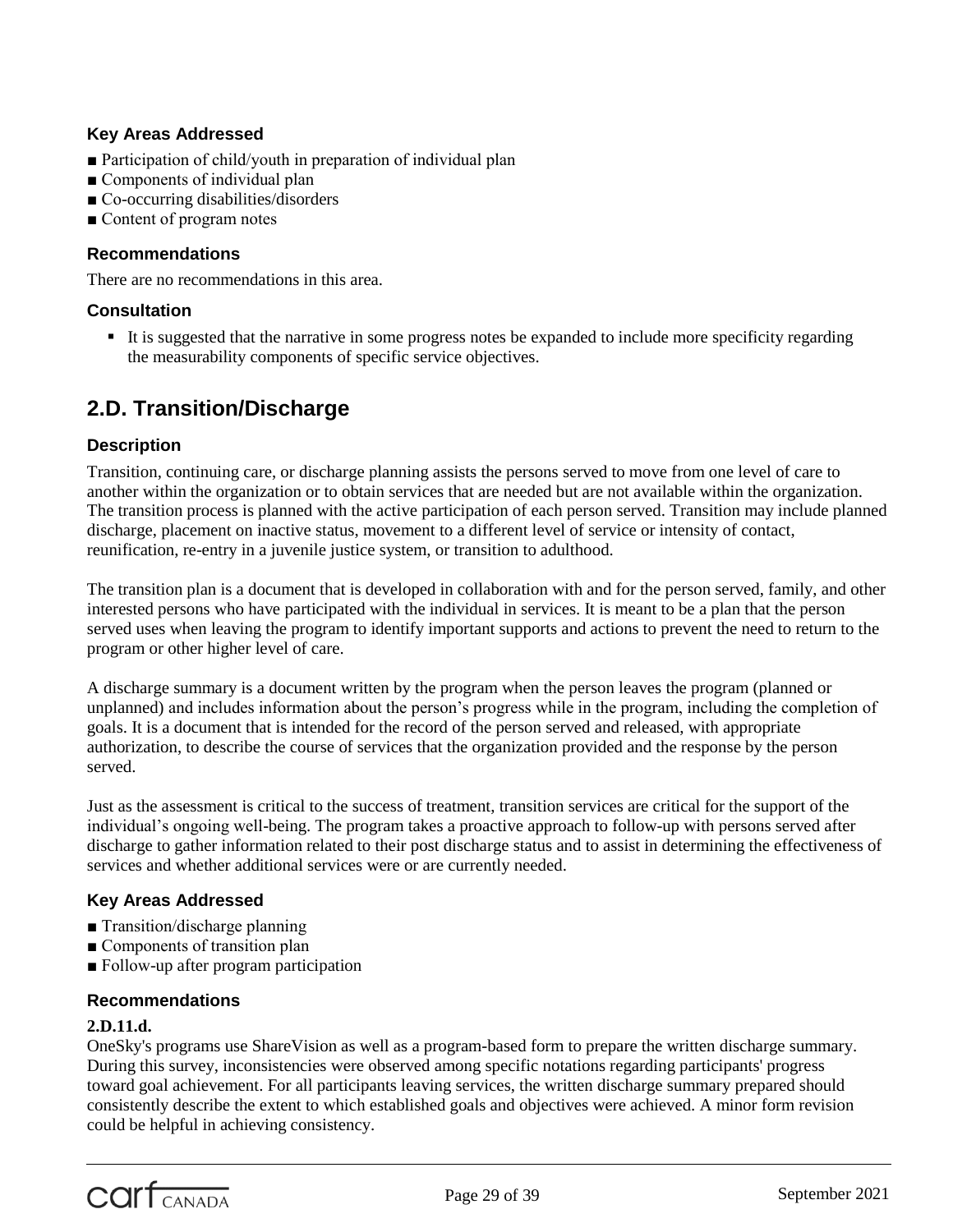# **2.E. Medication Use**

# **Description**

Medication use is the practice of controlling, administering, and/or prescribing medications to persons served in response to specific symptoms, behaviours, or conditions for which the use of medications is indicated and deemed efficacious. The use of medication is one component of treatment directed toward maximizing the functioning of the persons served while reducing their specific symptoms. Prior to the use of medications other therapeutic interventions should be considered, except in circumstances that call for a more urgent intervention.

Medication use includes all prescribed medications, whether or not the program is involved in prescribing, and may include over-the-counter or alternative medications. Alternative medications can include herbal or mineral supplements, vitamins, homeopathic remedies, hormone therapy, or culturally specific treatments.

Medication control is identified as the process of physically controlling, storing, transporting, and disposing of medications, including those self-administered by the person served.

Medication administration is the preparing and giving of prescription and non-prescription medications by authorized and trained personnel to the person served. Self-administration is the application of a medication (whether by oral ingestion, injection, inhalation, or other means) by the person served to the individual's own body. This may include the program storing the medication for the person served, personnel handing the bottle or prepackaged medication dose to the person served, instructing or verbally prompting the person served to take the medication, coaching the person served through the steps to ensure proper adherence, and/or closely observing the person served self-administering the medication.

Prescribing is the result of an evaluation that determines if there is a need for medication and what medication is to be used in the treatment of the person served. Prior to providing a prescription for medication, the prescriber obtains the informed consent of the individual authorized to consent to treatment and, if applicable, the assent of the person served. Prescription orders may be verbal or written and detail what medication should be given to whom, in what formulation and dose, by what route, when, how frequently, and for what length of time.

# **Key Areas Addressed**

- Scope of medication services provided by the program(s) seeking accreditation
- Education and training provided to direct service personnel at orientation and at least annually
- Education and training provided to persons served, family members, and others identified by the persons served, in accordance with identified needs
- Written procedures that address medication control, administration, and/or prescribing, as applicable to the program

■ Use of treatment guidelines and protocols to promote prescribing consistent with standards of care, if applicable to the program

■ Peer review of prescribing practices, if applicable to the program

# **Recommendations**

There are no recommendations in this area.



Page 30 of 39 September 2021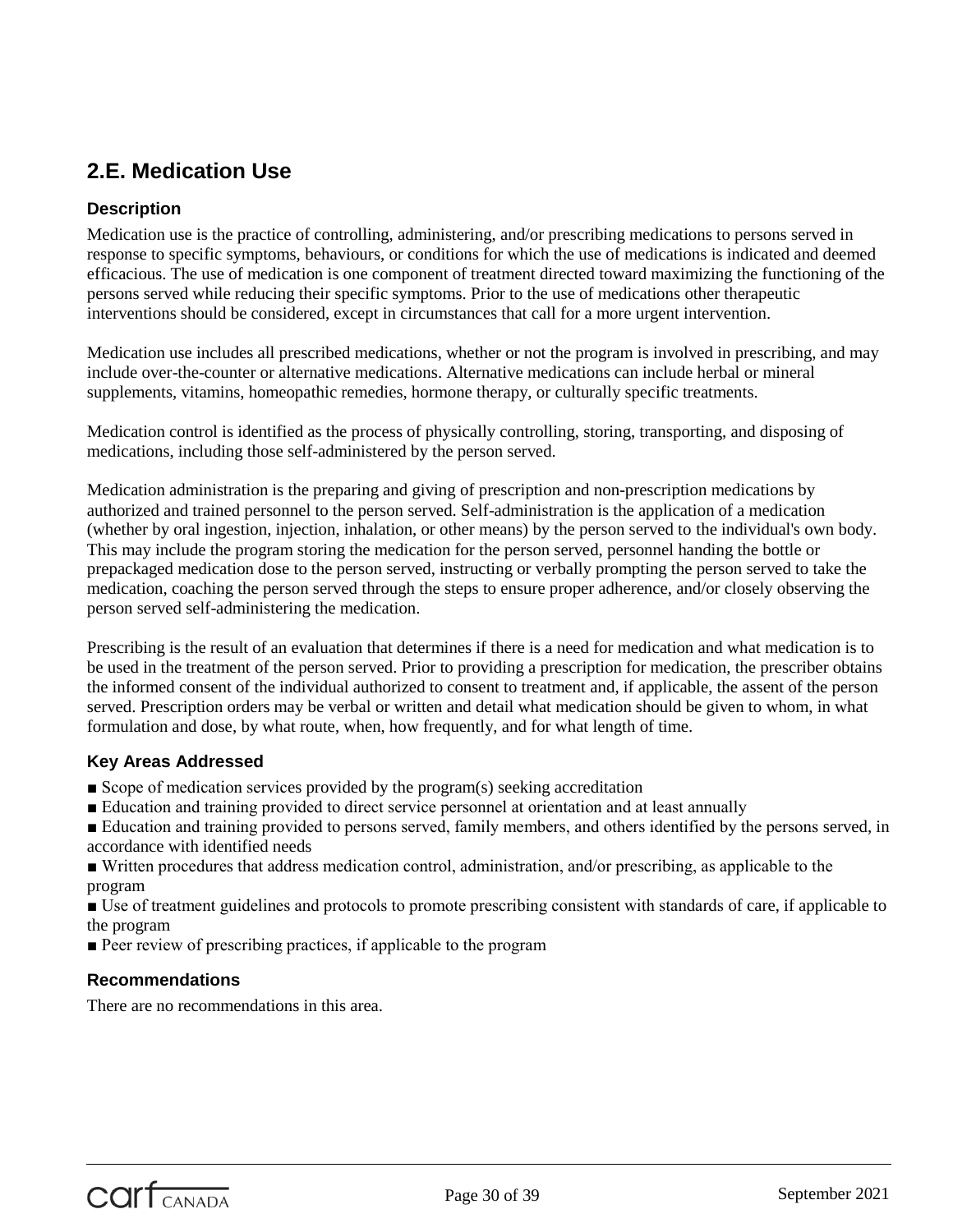# **2.G. Records of the Person Served**

# **Description**

A complete and accurate record is developed to ensure that all appropriate individuals have access to relevant clinical and other information regarding each person served.

# **Key Areas Addressed**

- Authorization for release of information
- Timeframes for entries to records
- Individual record requirements
- Duplicate records

#### **Recommendations**

#### **2.G.2.**

All documents generated by OneSky that require signatures should consistently include original or electronic signatures. There was evidence of inconsistency in the inclusion of the names and signatures of caregivers on some forms reviewed during this survey. The organization is encouraged to develop a system for ensuring consistent practice in this regard.

# **2.H. Quality Records Review**

# **Description**

The program has systems and procedures that provide for the ongoing monitoring of the quality, appropriateness, and utilization of the services provided. This is largely accomplished through a systematic review of the records of the persons served. The review assists the program in improving the quality of services provided to each person served.

# **Key Areas Addressed**

- Focus of quarterly review
- Use of information from quarterly review

# **Recommendations**

There are no recommendations in this area.

# **Consultation**

 Programs that conduct quarterly reviews of the records of the participants utilize various record review form formats. It is suggested that a single, comprehensive record review form be developed and adopted that is applicable across the programs to enhance the quality of the record review process, recordkeeping, communication among staff members, and performance improvement.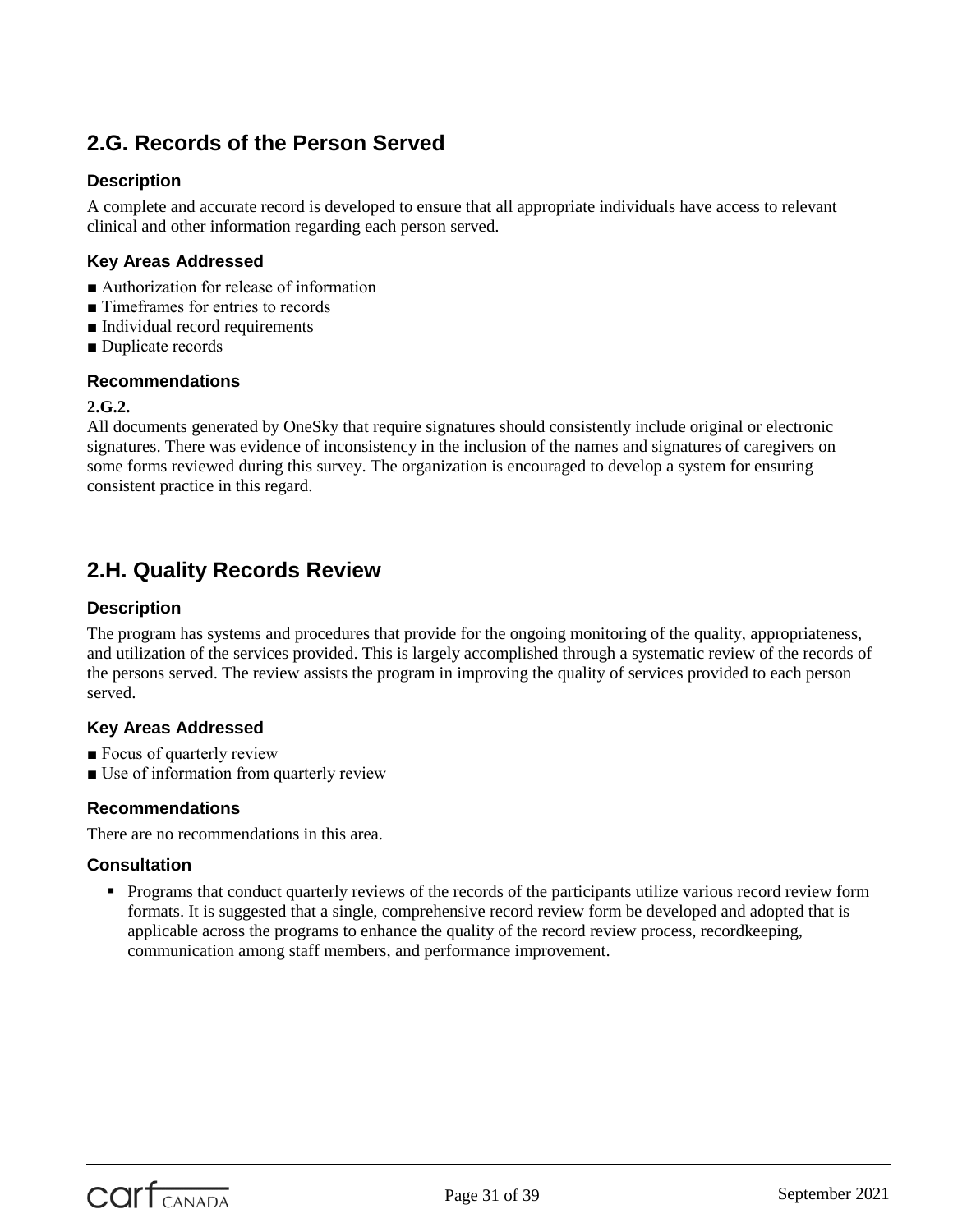# **Section 3. Core Program Standards**

# **3.F. Child/Youth Day Care**

# **Description**

A child/youth day care program provides care, development, and supervision for an identified portion of the day. Services are provided to children/youth temporarily entrusted to the program during the parent's/guardian's/caregiver's involvement at work, school, or other short-term activity. Day care programs may be located in a freestanding facility or in a designated area within a school, home, or other community setting.

# **Key Areas Addressed**

- Training of providers
- Parent/guardian consent
- Program activities
- Information provided to parents/guardians
- Administration of medication

# **Recommendations**

**3.F.2.a.(1) 3.F.2.a.(2) 3.F.2.b.(1) 3.F.2.b.(2) 3.F.2.b.(3) 3.F.2.b.(4) 3.F.2.b.(5) 3.F.2.b.(6) 3.F.2.b.(7) 3.F.2.b.(8) 3.F.2.b.(9) 3.F.2.b.(10)**

It is recommended that personnel consistently receive documented, competency-based training to meet the identified needs of the participants at orientation and regular intervals that covers attachment theory, child/youth growth and development, behaviour management skills, learning theory, cultural competency and diversity, the effects of placement on children/youth, applicable legal issues, communication skills, required medications and/or medical services, and other specialized training as needed. The program is encouraged to utilize its already scheduled professional development days to provide additional training to personnel in the specific areas addressed in the respective CARF standard. It might also consider using a software application to generate reminders for management relative to personnel at set intervals, as appropriate.

# **3.J. Counselling/Outpatient**

# **Description**

Counselling/outpatient programs provide culturally and linguistically appropriate services that include, but are not limited to, individual, group, and family counselling and education on wellness, recovery, and resiliency. These programs offer comprehensive, coordinated, and defined services that may vary in level of intensity. Counselling/outpatient programs may address a variety of needs, including, but not limited to, situational stressors,

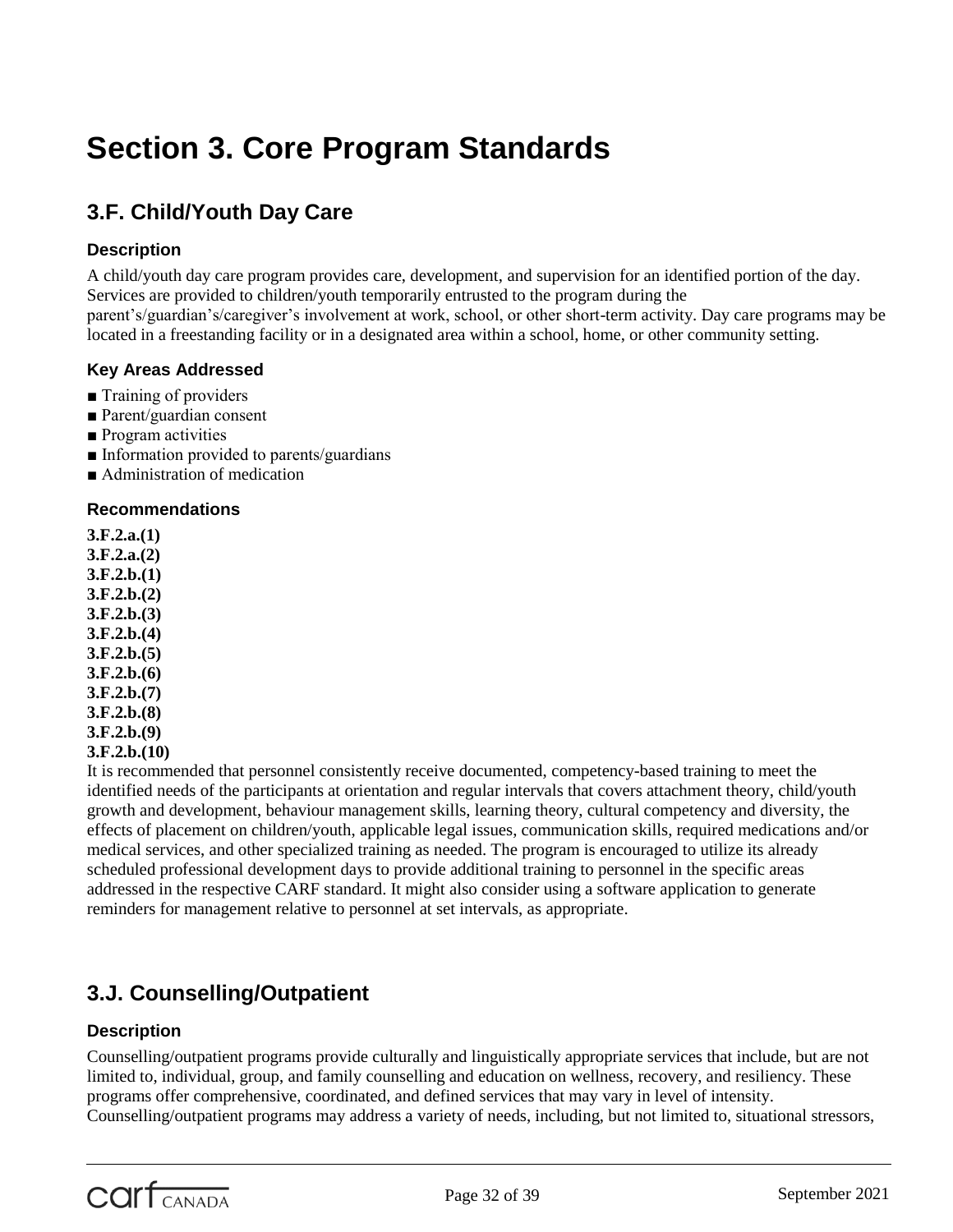family relations, interpersonal relationships, behaviour management, mental health issues, life span issues, psychiatric illnesses, substance use disorders and other addictive behaviours, and the needs of victims of abuse, neglect, domestic violence, or other traumas.

# **Key Areas Addressed**

- Service modalities
- Evidence-based practice

#### **Recommendations**

There are no recommendations in this area.

# **3.N. Diversion/Intervention**

# **Description**

Diversion/intervention programs may include programs traditionally thought of as intervention that focus on changing outcomes for persons served and targeting antecedents of the problem. Diversion/intervention programs utilize strategies designed to intervene with at-risk or identified individuals to reduce or eliminate identified concerns. Within the child welfare field, examples include alternative response, differential response, or multiple response systems as well as kinship diversion.

Diversion/intervention programs may serve persons on a voluntary and/or involuntary basis. Programs that serve persons on an involuntary basis are designed to implement special strategies for engaging this population.

Diversion programs may include programs such as juvenile justice/court diversion, substance abuse diversion, truancy diversion, DUI/OWI classes, report centres, home monitoring, after-school tracking, anger management, and building healthy relationships.

Intervention programs target persons who are exhibiting early signs of identified problems and are at risk for continued or increased problems.

# **Key Areas Addressed**

- Personnel qualifications
- Appropriate program activities
- Public awareness
- Program strategies

# **Recommendations**

There are no recommendations in this area.

# **3.O. Early Childhood Development**

# **Description**

An early childhood development program promotes healthy physical, mental, and emotional development of the child. Early childhood development programs provide services and resources that assist the parent(s)/legal guardian(s) to identify and accept responsibility for the management of their child's health and development. Services may be provided in congregate or community settings or in a home setting and include education, training, and hands-on support. Services are directed to identified children and their families, and are designed to optimize

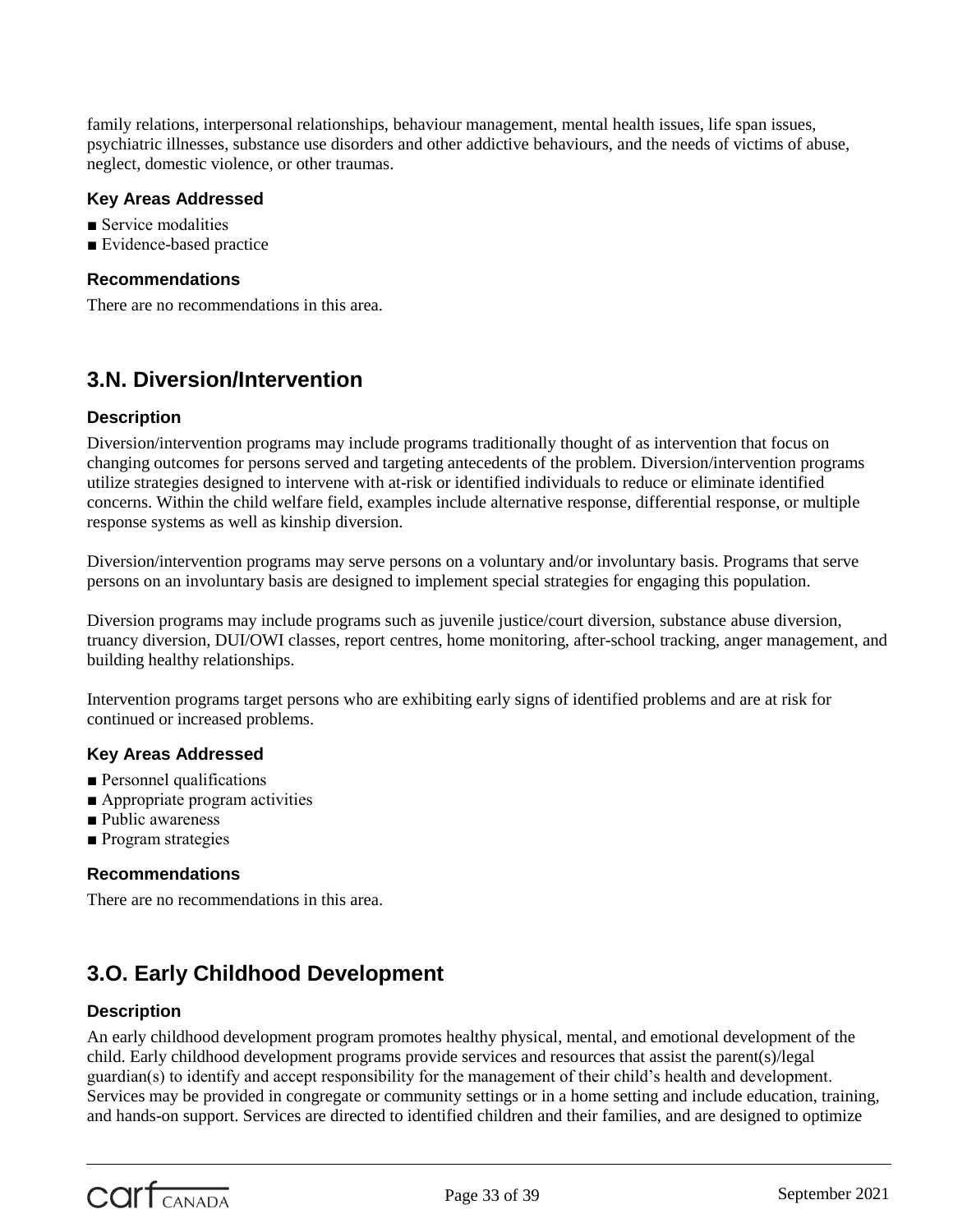development, functioning, and resilience and prevent developmental delay. Such programs may also engage families, child care providers, and communities in planning for and providing inclusive child care in community settings that support the child's developmental goals.

These standards are aligned with the implementation of Quality Rating Improvement Systems (QRIS) utilized by many states in the US to assess, improve, and communicate the quality of services in early childhood development programs.

Early childhood development programs seeking accreditation are encouraged to use the CARF standards and the identified state QRIS when developing and providing services.

Some examples of programs include:

- Families First
- Early Intervention (Canada)
- Supported child development programs
- Home visitation
- Family enhancement
- Looking After Children
- Building Blocks
- Healthy Families America
- Head Start
- Better Beginnings, Better Futures
- Child/youth development centres
- Infant development programs
- $\blacksquare$  Birth to three (0–3) programs
- First Steps
- Early Start
- Early Years

# **Key Areas Addressed**

- Collaborative services
- Adequate supervision of children while participating
- Provider training
- Parent training

# **Recommendations**

There are no recommendations in this area.

# **Consultation**

 The program can provide evidence of the provision of documented, competency-based, and principled personnel training that meets the identified needs of the participants in various ways including training that is embedded in other training provided by OneSky or by third parties. Using a tracker could make it easier to ensure, on an ongoing basis, that the required training is consistently provided to all personnel, as applicable, in a timely manner. To its credit, the organization has dedicated professional development days on which it facilitates specific, focused conversations. It might also find that dedicating time to the topics listed in the elements of the associated CARF standard could further enhance staff development.

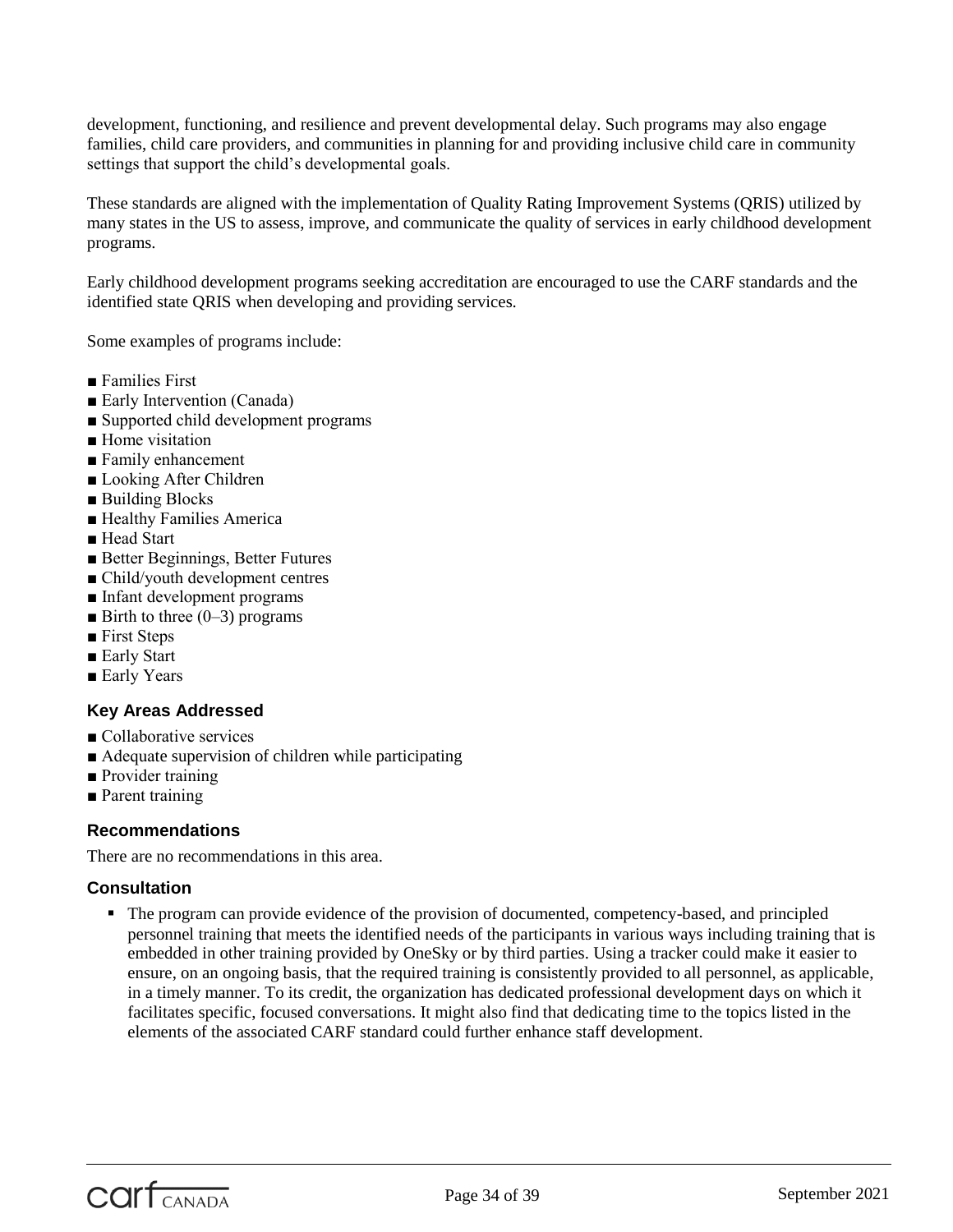# **3.R. Intensive Family-Based Services**

# **Description**

Intensive family-based services are provided in a supportive and interactive manner and directed toward maintaining or restoring a healthy family relationship and building and strengthening the capacity of families to care for their children. The services are time limited and are initially intensive, based on the needs of the family. The services demonstrate a multisystemic approach and have a goal of keeping families together or supporting reunification when a child has been in an out-of-home placement. The services may include wraparound and family preservation type programs.

# **Key Areas Addressed**

- Services provided
- Access to professionals
- Clinical supervision

# **Recommendations**

There are no recommendations in this area.

# **3.T. Promotion/Prevention**

# **Description**

Promotion/prevention programs are proactive and evidence-based/evidence-informed, striving to reduce individual, family, and environmental risk factors, increase resiliency, enhance protective factors, and achieve individual and comprehensive community wellness through a team or collaborative approach. Promotion/prevention programs utilize strategies designed to keep individuals, families, groups, and communities healthy and free from the problems related to alcohol or other drug use, mental health disorders, physical illness, parent/child conflict, abuse/neglect, exposure to and experience of violence in the home and community, and to inform the general public of problems associated with those issues, thereby raising awareness; or to intervene with at-risk or identified individuals to reduce or eliminate identified concerns. Programs may be provided in the community, school, home, workplace, or other settings. Programs that offer training to current or future child/youth personnel are also included.

Organizations may provide one or more of the following types of promotion/prevention programs, categorized according to the population for which they are designed:

■ Universal (Promotion) programs target the general population and seek to increase overall well-being and reduce the overall prevalence of problem behaviours, and include comprehensive, well-coordinated components for individuals, families, schools, communities, and organizations. Promotes positive behaviour and includes social marketing and other public information efforts.

■ Selected (Prevention) programs target groups that are exposed to factors that place them at a greater than average risk for the problem. These programs are tailored to reduce identified risk factors and strengthen protective factors. Examples of prevention programs include pregnancy prevention, drop-out prevention, Strengthening Families, substance abuse prevention, violence prevention, HIV prevention, smoking prevention, child abuse prevention, and suicide prevention.

■ Training programs provide curriculum-based instruction to active or future personnel in child and youth service programs. Examples of training programs include caseworker training, child welfare supervisory training, foster parent training, leadership training, guardian/guardian ad-litem training, and childcare assistant training.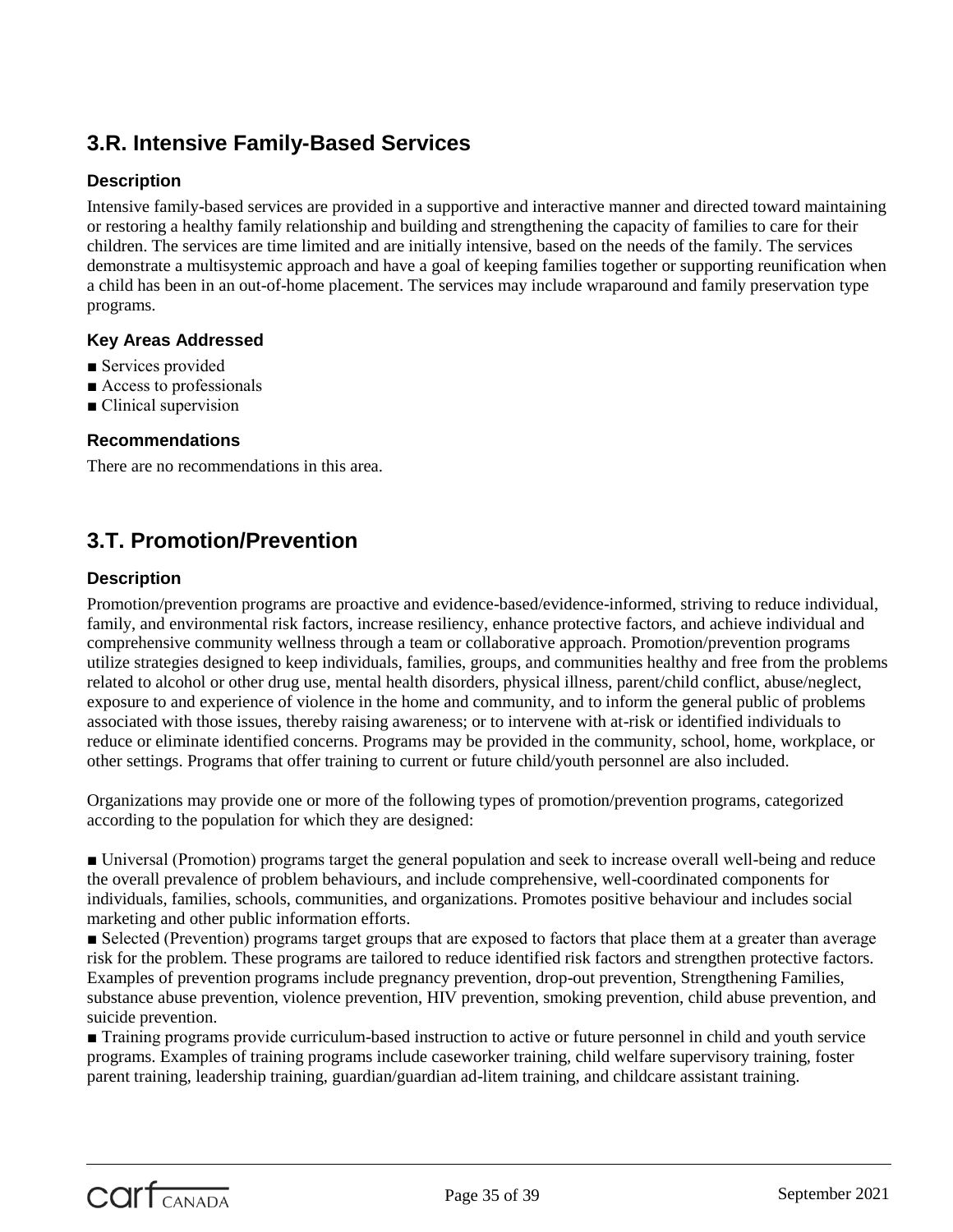# **Key Areas Addressed**

- Personnel qualifications
- Appropriate program activities
- Public awareness
- Program strategies

# **Recommendations**

There are no recommendations in this area.

# **Section 4. Core Residential Program Standards**

# **4.C. Foster Family and Kinship Care**

# **Description**

Foster/kinship care is provided under a contract or agreement for the placement of a child/youth in a family setting outside the birth or adoptive family home. Foster/kinship care is provided to a child/youth who has been removed from the home and placed within a family setting temporarily until the child/youth can be reunified with the family or until it has been determined that another family-type setting or living environment is in the best interest of the child/youth. The courts are often involved in establishing this relationship.

Foster/kinship care is comprehensive and establishes a system of supports and services for the child/youth, the family of origin, and the foster/kinship family. Programs assist foster and/or kinship families to recognize their strengths and abilities to effect change for the child/youth and family in order to establish stability in the life of the child/youth. Foster/kinship care may include relative care, preadoption placements, or care in parent/counsellor homes. In Canada this would include such programs as out of care options and general foster care homes.

# **Key Areas Addressed**

- Advocacy
- Provider training
- Permanency planning
- Needs of child/youth
- Foster family requirements

# **Recommendations**

There are no recommendations in this area.

# **4.E. Residential Treatment**

# **Description**

Residential treatment programs are organized and staffed to provide both general and specialized non-hospital-based interdisciplinary services 24 hours a day, 7 days a week for persons with behavioural health or co-occurring needs, including intellectual or developmental disabilities. Residential treatment programs provide environments in which the persons served reside and receive services from personnel who are trained in the delivery of services for persons with behavioural health disorders or related problems. These services are provided in a safe, trauma-informed, recovery-focused milieu designed to integrate the person served back into the community and living independently whenever possible. The program involves the family or other supports in services whenever possible.

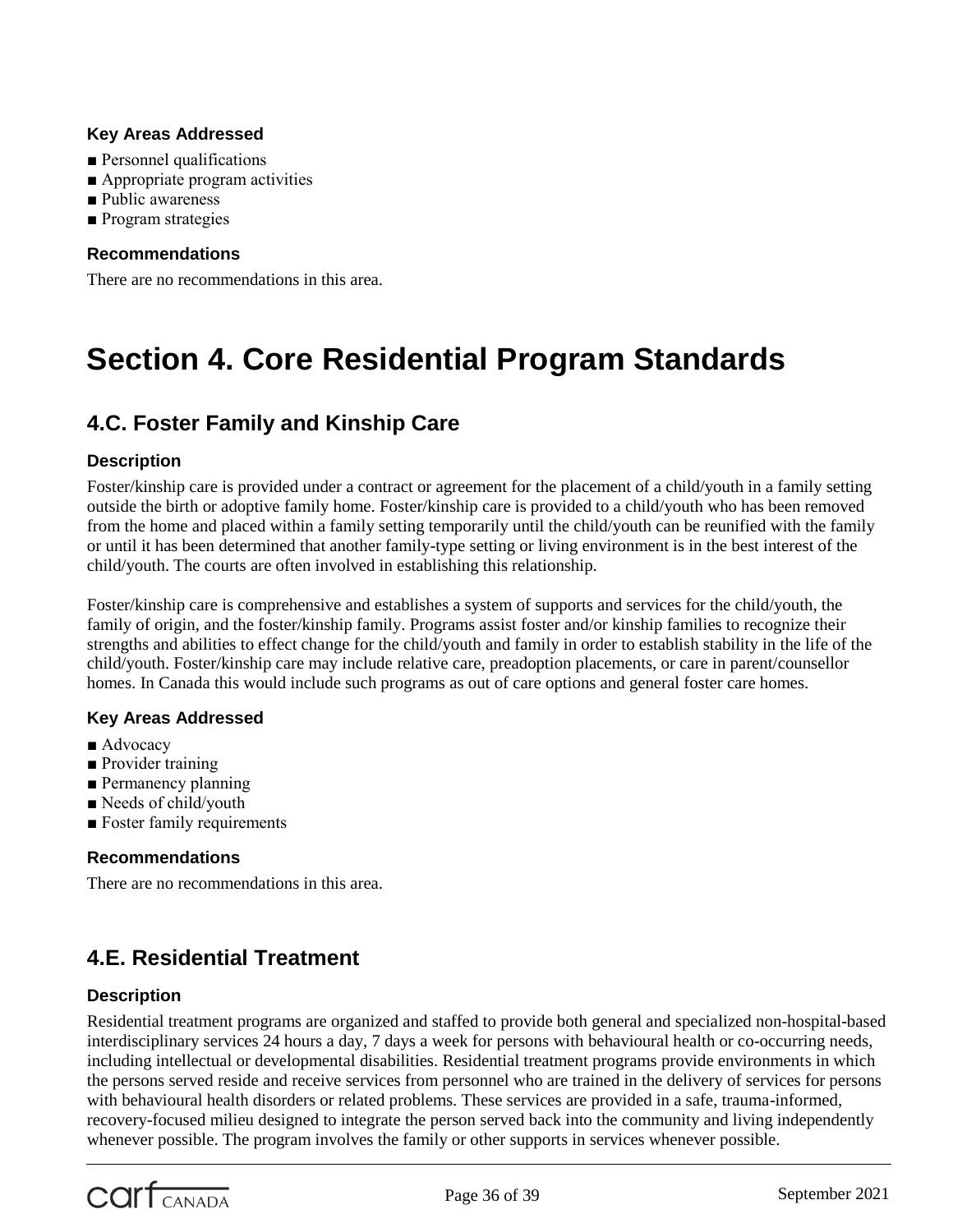Residential treatment programs may include psychiatric residential treatment facilities, therapeutic boarding schools, therapeutic wilderness programs, or other non-medical settings.

# **Key Areas Addressed**

- Interdisciplinary services
- Creation of natural supports
- Education on wellness, recovery, and resiliency
- Community reintegration

#### **Recommendations**

There are no recommendations in this area.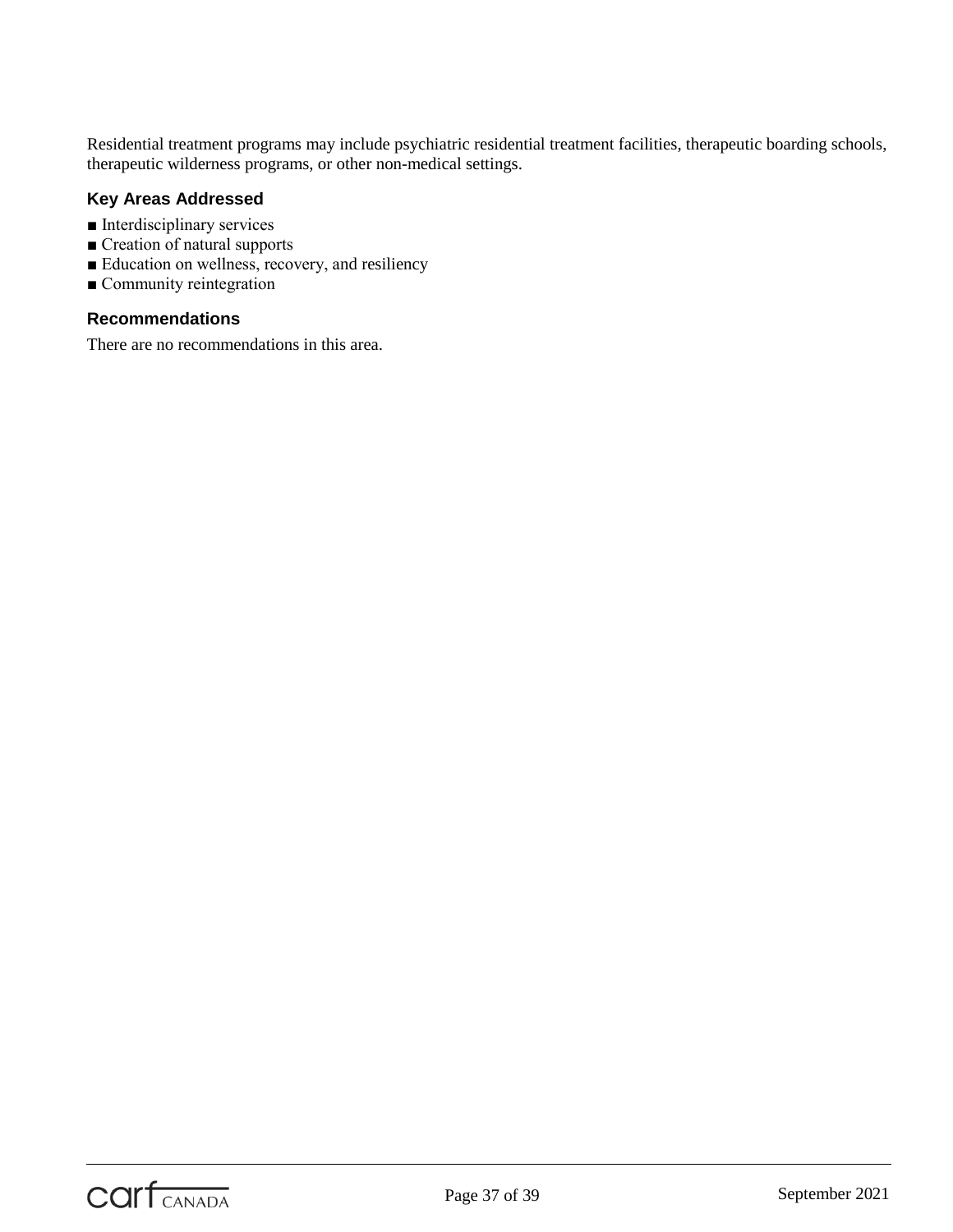# <span id="page-37-0"></span>**Program(s)/Service(s) by Location**

# **OneSky Community Resources Society**

330 Ellis Street Penticton BC V2A 4L7 CANADA

Home and Community Services Supported Living Counselling/Outpatient (Children and Adolescents) Diversion/Intervention (Children and Adolescents) Early Childhood Development (Children and Adolescents) Foster Family and Kinship Care (Children and Adolescents) Intensive Family-Based Services (Children and Adolescents) Promotion/Prevention (Children and Adolescents) *Governance Standards Applied*

# **Baskin 1**

2434 Baskin Street Penticton BC V2A 6R2 CANADA

Supported Living

# **Baskin 2**

2450 Baskin Street Penticton BC V2A 6R2 CANADA

Supported Living

# **Hand in Hand Infant Toddler Centre**

158 Eckhardt Avenue Penticton BC V2A 1Z3 CANADA

Child/Youth Day Care (Children and Adolescents)

# **HOU-150**

150 McPherson Crescent Penticton BC V2A 2N8 CANADA

Supported Living Residential Treatment (Children and Adolescents)

# **HOU-154**

154 McPherson Crescent Penticton BC V2A 2N8 CANADA

Supported Living